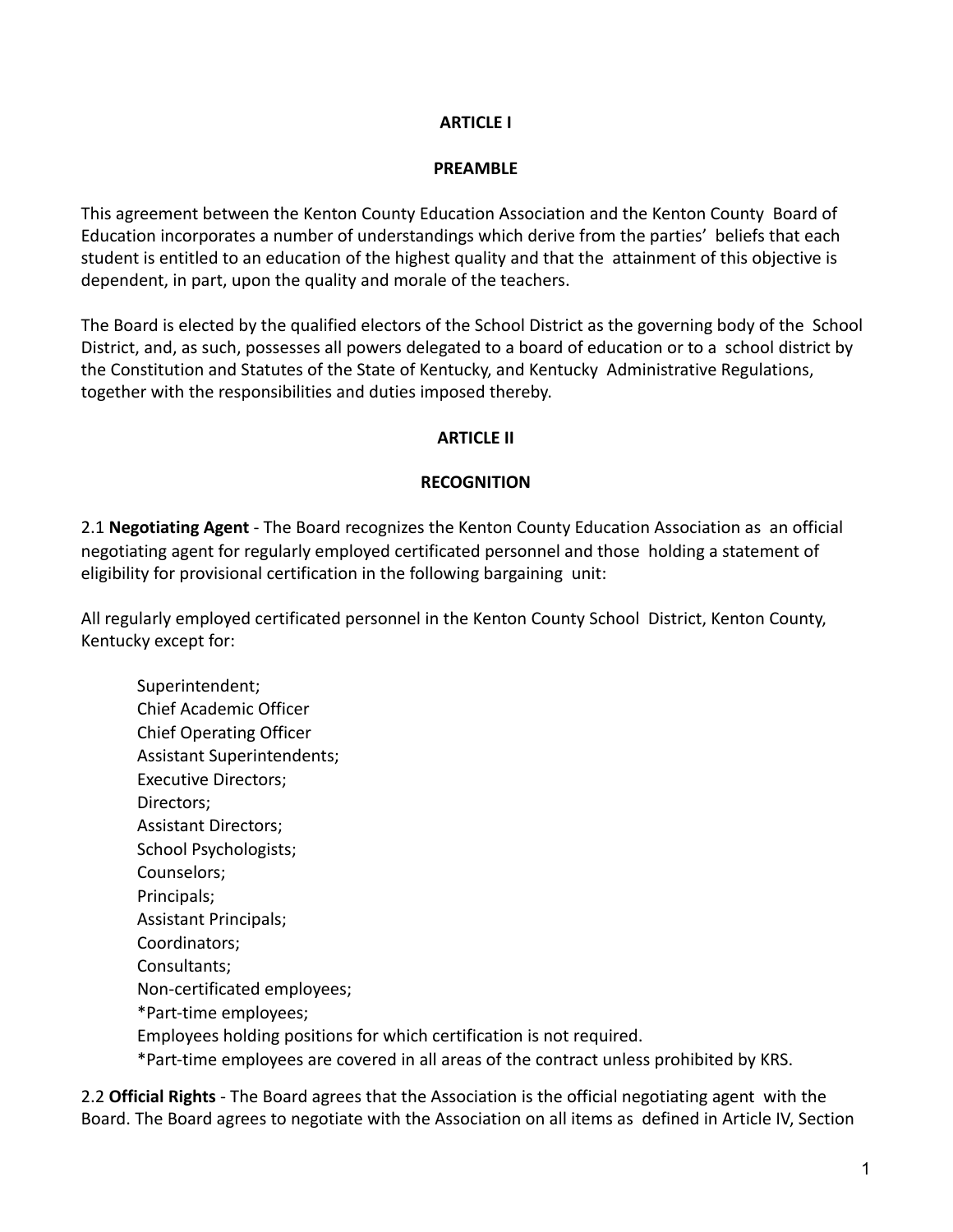1, unless otherwise provided for in this agreement or unless mutually agreed to by the parties during the term of this agreement.

It is understood that this agreement does not restrict the right of any individual or group to come before the Board to speak on any subject he, she, or the group desires.

# **ARTICLE III**

# **DEFINITIONS**

As used in this contract:

3.1 **'Abuse'** (KRS. 161.190) - whenever a teacher or school administrator is functioning in his capacity as an employee of a board of education of a public school system, it shall be unlawful for any person to direct speech or conduct toward the teacher or school administrator when such person knows or should know that the speech or conduct will disrupt or interfere with normal school activities or will nullify or undermine the good order and discipline of the school.

3.2 **'Association'** - the Kenton County Education Association, the school employee organization which has been certified or recognized as an official negotiating agent of said certificated school employees, or the person(s) duly authorized to act on behalf of such association.

3.3 **'Board'** - the Board of Education of the Kenton County School District and any person(s) authorized to act for said body in dealing with its employees.

3.4 **'Certified Administrator'** - a certified staff person who devotes the majority of employed time in a position for which administration certification is required by the Education Professional Standards Board.

3.5 **'Committee'** - a group that convenes to perform some service or function; or discuss or report on a topic that affects the working conditions and/or job duties of teachers.

3.6 **'Continuing Service Contract'** - a contract for the employment of a teacher which shall remain in full force and effect until the teacher resigns, retires or is terminated or suspended.

3.7 '**Emergency Leave' -** a sudden, unexpected happening; unforeseen occasion or condition that the superintendent deems unresolvable during the school day.

3.8 '**Grievant'** - the teacher(s) directly affected by the alleged violation, making the complaint.

3.9 **'Informal Counseling Record of Conversation'** - bringing an issue to the attention of an employee. May be documented in writing in the teacher file.

3.10 **'Involuntary Transfer'** - any transfer not initiated by the teacher.

3.11 **'Jointly Developed'**- The process in which the employee and supervisor work collaboratively, giving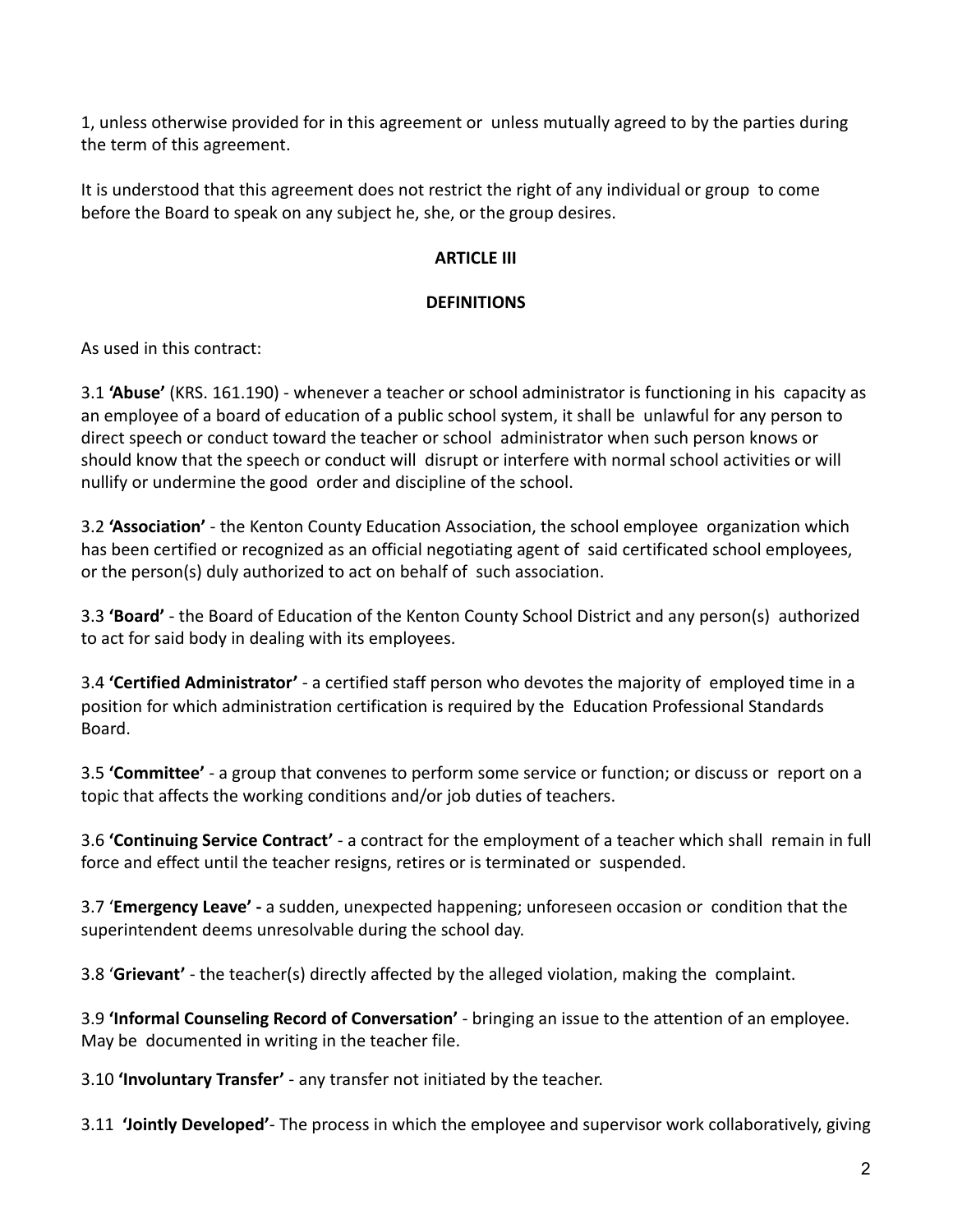and providing feedback on a topic.

3.12 '**Just Cause'** (KRS 161.790) - conduct determined to be detrimental to the educational progress in the district, based on findings of an investigation.

3.13 **'Letter of Concern'** - a letter that outlines specific concerns with actions of the employee and recommendation for corrections of those actions.

3.14 **'Limited Contract'** - a contract for employment of a teacher for a term of one year only or for that portion of the school year that remains as the time of employment. Generally this is the term used for contracts before tenure.

3.15 '**Members** or **membership' -** only those certified persons belonging to the Association.

3.16 **'One-Year Contract'** - a contract issued for one school year only or for that portion of the school year that remains with no assurance of re-employment. This is not the same as a "Limited Contract".

3.17 **'Progressive discipline'** - a graduated use of increasingly more severe forms of discipline in response to each successive infraction.

3.18 **'Promotion'** - positions that provide a salary differential as approved by the Board, excluding those positions listed in Article 2.1. Supplementary assignments are not considered promotions.

3.19 '**Public Reprimand' -** a formal, written reprimand issued by Superintendent and reported to the Board of Education.

3.20 **'Regular School Day'** – a day in which students are in attendance.

3.21 **'Reprisal'** - an act or instance of retaliation in any form.

3.22 **'School district'** - the Kenton County School District of the County of Kenton of the Commonwealth of Kentucky.

3.23 **'Sealed Private Reprimand'** - any formal, written reprimand issued by the Superintendent and not reported to the Board of Education.

3.24 **'Seniority'** - determined, in order, by the following criteria:

1.) First compensable day of full time employment.

2.) Date of employment notification letter from Superintendent.

3.25 **'Suspension'** - not permitting someone to work as a form of progressive discipline; may be with or without pay.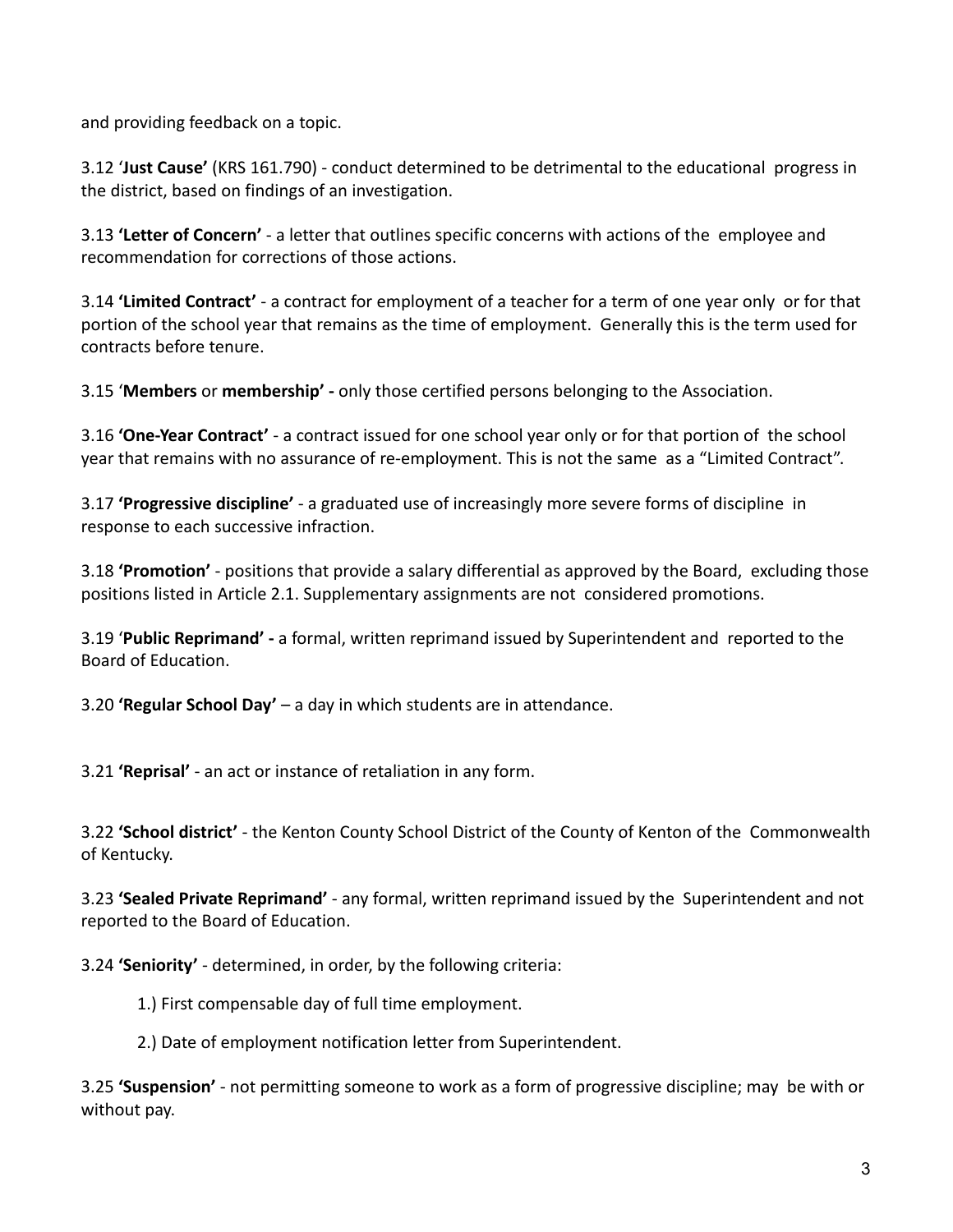3.26 **'Teacher(s)'** means a certified individual, including those holding a statement of eligibility for provisional certification, who has been assigned responsibility for student learning in a subject or course.

3.27 **'Teacher Day'** - Teachers are expected to be at school approximately twenty (20) minutes before the normal starting time of each individual school and remain approximately twenty (20) minutes after the end of classes. These times will be maintained at a maximum of forty (40) minutes total. The twenty (20) minutes before and after school could be flexible with mutual agreement between the principal and teacher.

3.28 '**Tenure'** - four years of a continuing service contract plus one day.

3.29 **"Termination' -** the firing or dismissing someone from a job.

3.30 **Total Association Grievance**- a grievance has been filed by the executive Board of the Association.

3.31 **Transfer** - movement of a currently employed teacher from one job site to another.

3.32 **Vacancy** - any certified position, as declared by the Superintendent, that is created by the retirement, resignation, termination, non-renewal, transfer, or death of a certified staff member, or a new position created in the district for which certification is required.

3.33 **Voluntary Transfer** - any transfer initiated by the teacher.

3.34 **'Written Reprimand'** - any written corrective action to ensure a behavior does not happen again. May be documented in the teacher file.

# **ARTICLE IV**

# **NEGOTIATIONS PROCEDURES**

4.1 **Negotiable Items** - The parties agree that their duly designated representatives shall negotiate in good faith with respect to salary, fringe benefits, working conditions, school calendar, and such other items as may be mutually agreed upon by the respective parties. Each party shall select its own representatives.

Good faith requires, among other things, that the Board and the Association be willing to react to each other's proposals in the same fashion as the proposals are submitted by either party. Good faith is also determined by the totality of the relationship between the teams. If a proposal is unacceptable to one of the parties, that party is obligated to give its reasons. Neither party shall be compelled to agree to a proposal, nor is either party required to make a concession.

4.2 **Power to Negotiate** - Both parties shall confer upon their respective representative(s) the necessary power and authority to make proposals, consider proposals, make counter-proposals in the course of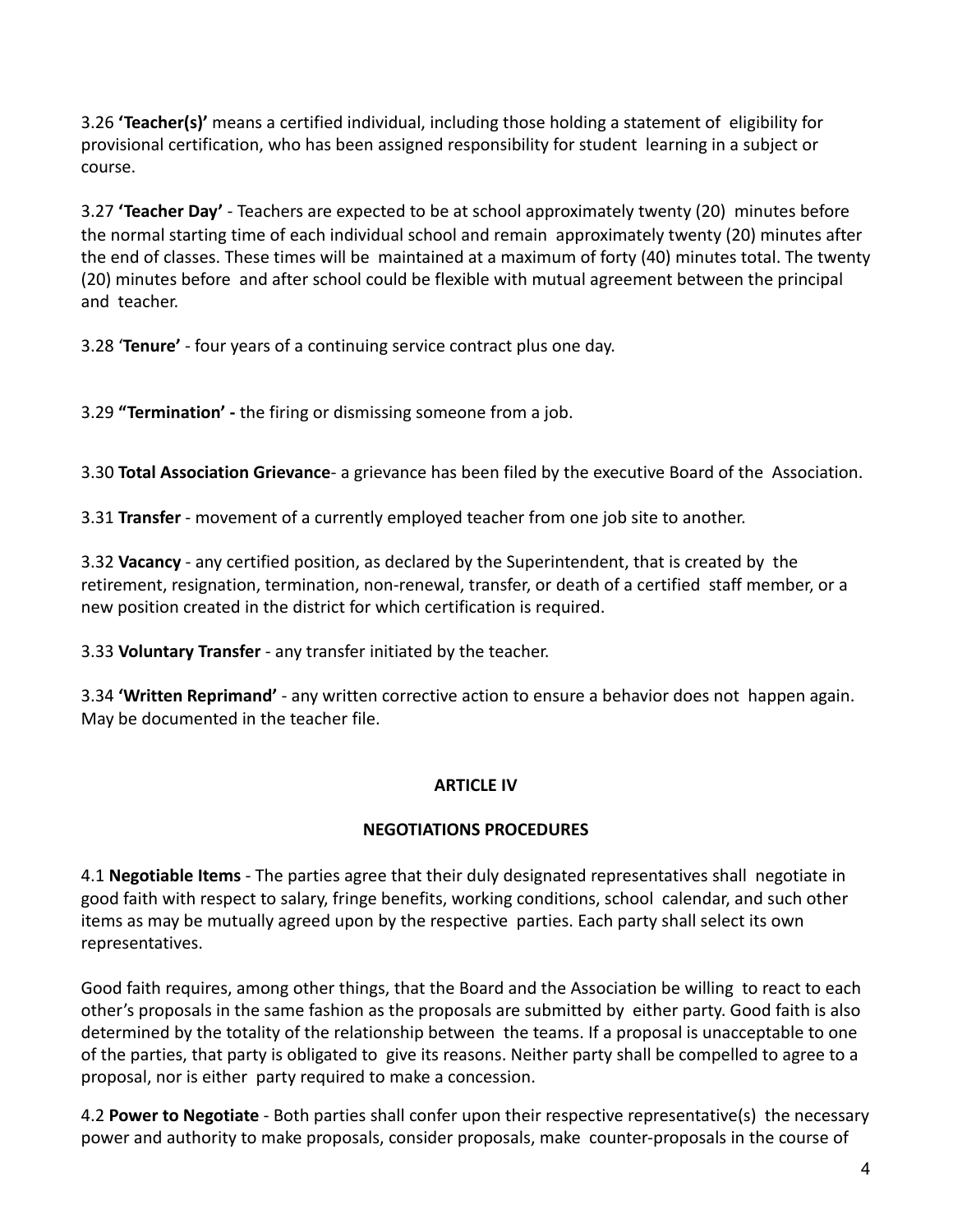negotiations, and to reach tentative agreements.

4.3 **Closed Sessions** - All negotiating meetings shall be closed.

4.4 **Meeting Dates** - Unless other mutually acceptable arrangements are made by the parties, the date, time, place, and agenda of the next meeting shall be established through mutual consent before adjournment of any meeting.

4.5 **Tentative Agreements** - All tentative agreements shall be written, signed, and dated by a designated person from each team at the meeting at which the tentative agreement is reached. Signed and dated copies shall be given to each negotiating team.

4.6 **Final Approval** - When the Association's representatives and the Board's representatives reach tentative agreement on all matters being negotiated, the items will be compiled and shall be submitted to the teachers who are members for ratification and to the Board for official approval.

The Association agrees to consider ratification no later than ten (10) working days following tentative agreement. The Board agrees to consider official approval at the next regularly scheduled Board meeting following Association ratification.

4.7 **Impasse** - If agreement is not reached within forty (40) days of the commencement of negotiations, either party may declare to the other in writing that an impasse exists and call for mediation.

4.8 **Mediation** - When an impasse has been declared by either party to negotiations, the Federal Mediation and Conciliation Service (provided by the Federal Government at no charge) shall be requested to appoint a mediator from its staff. The mediator shall meet, as soon as possible, with the parties or their representatives or both, either jointly or separately, and shall take such steps as s/he deems appropriate to persuade the parties to resolve their differences and reach a mutually acceptable agreement. It is understood that this mediation is of an advisory nature only.

4.9 **Fact Finding** - If agreement is not reached through mediation, either party separately or the parties jointly may request a list of potential fact-finders from the Federal Mediation and Conciliation Service (FMCS), or the American Arbitration Association (AAA). Said list shall contain seven (7) names.

The parties shall set a meeting at a mutually agreeable time and date following receipt of the list. At said meeting, the parties shall attempt to agree upon one (1) name from the list. In the event that the parties cannot agree upon a person, they shall select the

fact-finder by alternately striking names from the list. The party who shall strike the first name shall be determined by a coin flip. The last name remaining on the list after the parties have each struck an equal number of names shall be the fact-finder. If the fact-finder chosen or selected as described herein above is unable to serve, a new list shall be requested from the FMCS or AAA, and the process of selection repeated.

The purpose of fact-finding is to give a neutral advisory opinion where the parties are unable by themselves, or through a mediator, to resolve a dispute. Where either or both parties call for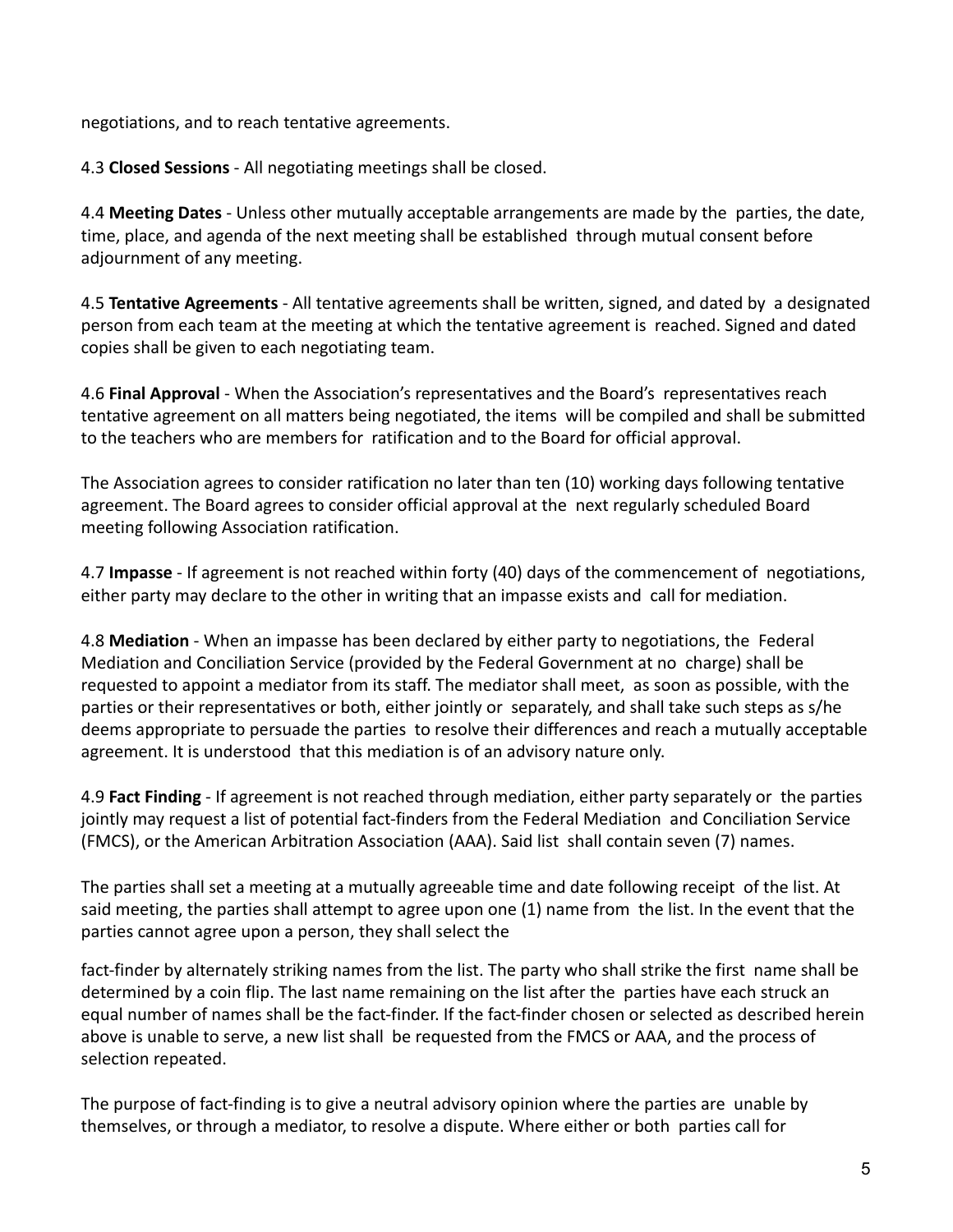fact-finding, participation shall be mandatory. The fact-finder shall make such investigation and hold such public hearings as he deems necessary in connection with any impasse, and may use evidence furnished him by the parties or by any other state agency. The conduct of any hearings and investigation shall be the responsibility of the fact-finder, and formal rule of evidence, court procedure and the like, shall not be required.

The investigation, hearing and findings of the fact-finder shall be made as expeditiously as the circumstances permit and the findings shall be in writing and delivered to the parties. After ten (10) working days from the date the recommendations have been delivered to the parties, in the event no agreement has been reached, the fact-finder shall make the findings and recommendations available to the public through news media and such other means as he deems effective.

# **Jurisdiction of the Fact-Finder**

The fact-finder shall be empowered, except as his powers are limited below, to make an advisory recommendation, after investigation, to both parties on issues properly at impasse:

The fact-finder shall have no power to advise or make recommendations with regard to assignment, evaluation, promotion, transfer, termination, or non-renewal of specific employees.

The fact-finder shall have no power to advise or recommend change in any practice, policy or rule of the Board not negotiable under terms of the contract or not properly at impasse.

The fees and expenses of the fact-finder shall be shared equally by the Association and the Board. All other expenses shall be borne by the party incurring them.

# **ARTICLE V**

# **TEACHER AND ASSOCIATION RIGHTS**

5.1 **Contract Status** - No teacher shall be discharged, or reduced in compensation, except in compliance with Kentucky Statutes. The Kentucky Statutes can be located at the following address: www.lrc.ky.gov/law.htm

5.2 **Non Discrimination** - The Board shall not discriminate against any teacher for any reason of race, creed, color, marital status, age, gender, sexual orientation, national origin, religion, political affiliation, disability, place of birth or lawful association activities.

5.3 **Right of Representation** - When a teacher is required to appear before an immediate supervisor, Assistant Superintendent, Deputy Superintendent or Superintendent concerning any matter which could detrimentally affect the teacher's employment, position, or salary, or has requested an evaluation appeal by the Evaluation Appeals Panel, the teacher shall be entitled to have a representative present and a KCEA member shall be entitled to have an Association representative present. Said teacher must request the representation.

It is understood that where a teacher commits an act so egregious as to warrant immediate removal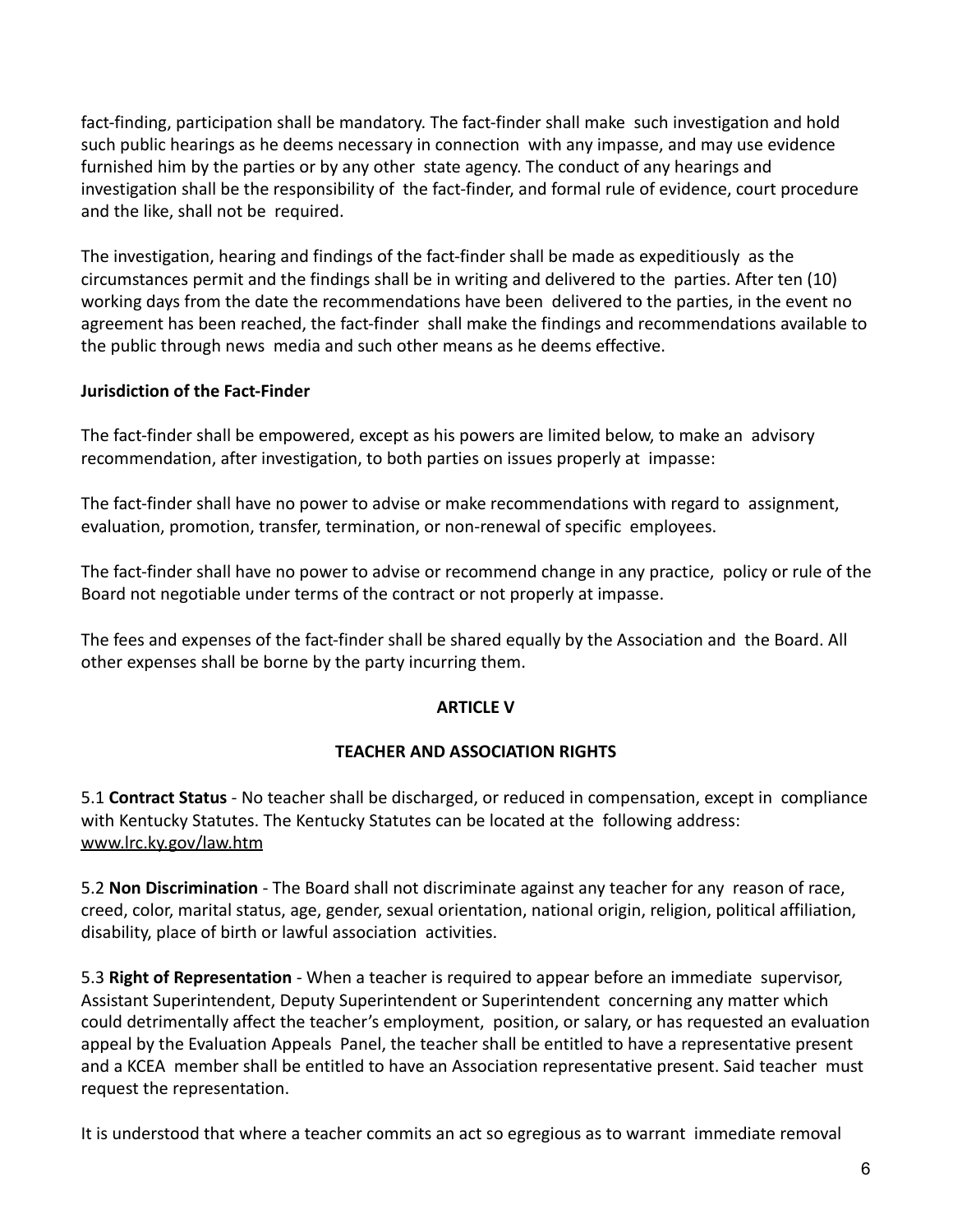from his/her workstation, suspension, termination, or dismissal, no provision of this section or agreement shall act to prevent the Superintendent from taking such action.

5.4 **Right to Organize** - Teachers shall have the right to organize, join and assist the Association, participate in professional negotiations with the Board, or to refrain from said actions. The Board shall not discriminate against any teacher with respect to hours, wages, and working conditions for reasons of membership or non-membership in the Association, participation or non-participation in negotiations with the Board, or the institution of any grievance, complaint or proceeding under this agreement.

5.5 **Personnel File** - The District shall have three (3) files only for each teacher: the primary personnel file, the medical file, and the school file. The primary personnel file and the medical file shall be kept in the Central Office. Each teacher's primary personnel file shall contain the following materials at a minimum:

-State criminal check -National criminal check -Teacher evaluations -Annual contracts -Transcripts -Copy of identification -Record of experience -Application -Retirement form -New employment payroll information form -Alcohol & Drug Free Workplace Policy -Anti-Nepotism Statement -Life Insurance Form -Teaching certificate

Each teacher's medical file shall contain the following materials at a minimum:

- -Medical examination form
- -Copy of health insurance verification
- -Other health insurance forms

Teacher evaluations and supporting evidence may be stored in the district approved platform. No other materials shall be kept or placed in either file without notification in writing to the teacher. Each teacher shall be shown the materials and given the opportunity to attach comments within twenty (20) days. The teacher shall initial or sign and date all material. This shall indicate only that the teacher has seen and read the material and shall not be construed as giving approval of the contents. If the certified employee refuses to initial or sign and date said materials, a notation to that effect will be affixed to the materials and both will be placed in the certified employee's primary personnel file.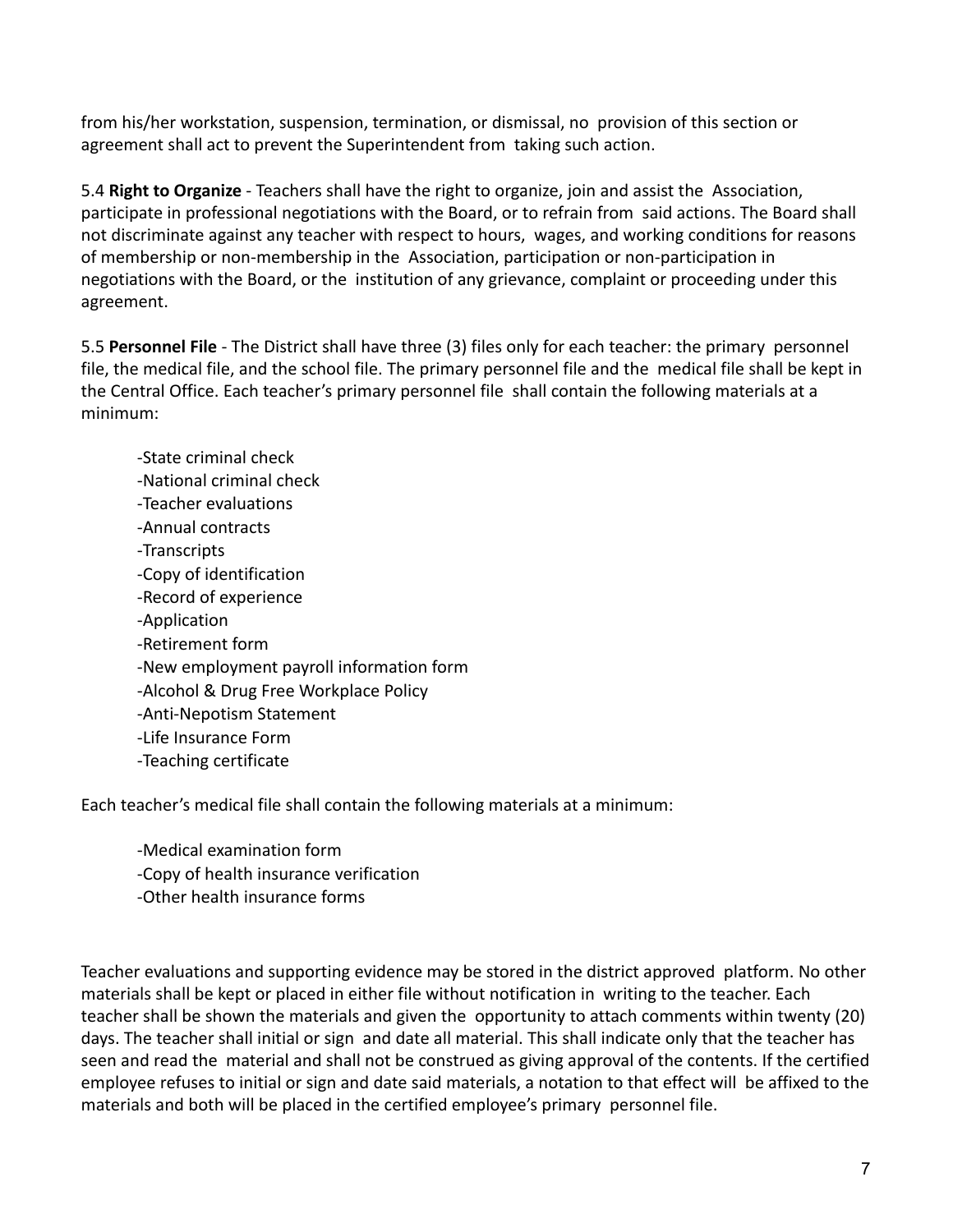Any material not shown to a teacher within twenty (20) days after its receipt or composition shall not be allowed as evidence in any grievance or disciplinary action against a teacher. All materials must be initialed or signed and dated by its originator.

|                                                 | <b>CO Personnel</b><br><b>File</b> | <b>Medical File</b> | <b>School File</b> | Purged<br><b>365 DAYS</b><br><b>AFTER DATE</b><br><b>OF</b><br><b>SIGNATURE</b> | <b>Purged End of</b><br>Cycle |
|-------------------------------------------------|------------------------------------|---------------------|--------------------|---------------------------------------------------------------------------------|-------------------------------|
| <b>State Criminal Check</b>                     | X                                  |                     |                    |                                                                                 |                               |
| <b>National Criminal Check</b>                  | X                                  |                     |                    |                                                                                 |                               |
| <b>Teacher Evaluations</b>                      | X                                  |                     |                    |                                                                                 |                               |
| <b>Formative Evaluation Evidence</b>            |                                    |                     | X                  |                                                                                 | X                             |
| <b>Summative Evaluation</b><br><b>Documents</b> | X                                  |                     |                    |                                                                                 |                               |
| <b>Annual Contracts</b>                         | X                                  |                     |                    |                                                                                 |                               |
| <b>Transcripts</b>                              | X                                  |                     |                    |                                                                                 |                               |
| <b>Copy of Identification</b>                   | X                                  |                     |                    |                                                                                 |                               |
| <b>Record of Experience</b>                     | X                                  |                     |                    |                                                                                 |                               |
| <b>Application</b>                              | X                                  |                     |                    |                                                                                 |                               |
| <b>Retirement Form</b>                          | $\pmb{\mathsf{X}}$                 |                     |                    |                                                                                 |                               |
| <b>New Employment Payroll Form</b>              | $\boldsymbol{\mathsf{X}}$          |                     |                    |                                                                                 |                               |
| <b>Alcohol &amp; Drug Free</b>                  | $\boldsymbol{\mathsf{X}}$          |                     |                    |                                                                                 |                               |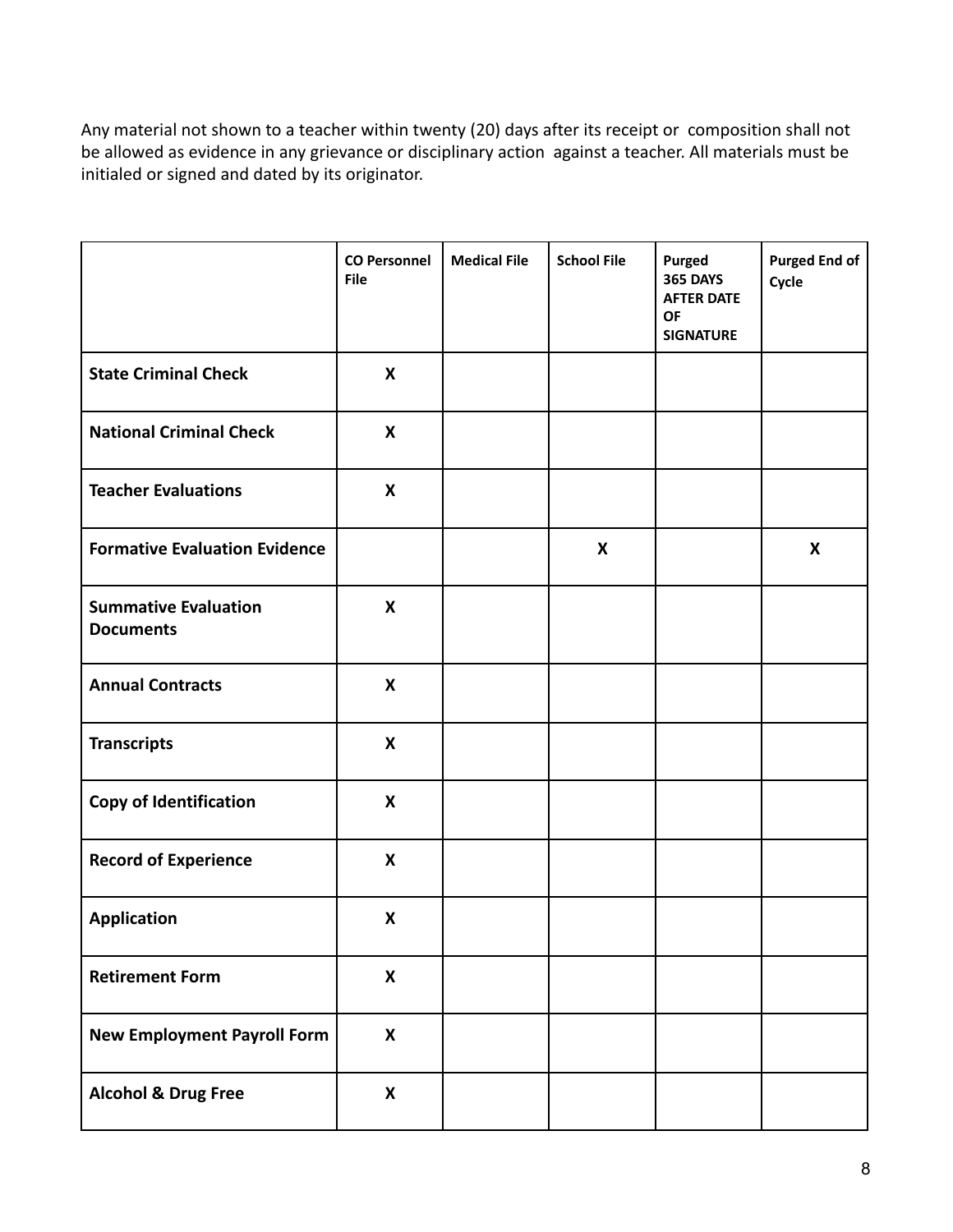| Workplace                                            |                           |                           |   |                           |  |
|------------------------------------------------------|---------------------------|---------------------------|---|---------------------------|--|
| <b>Anti-Nepotism Statement</b>                       | X                         |                           |   |                           |  |
| <b>Life Insurance Form</b>                           | $\boldsymbol{\mathsf{x}}$ |                           |   |                           |  |
| <b>Teaching Certificate</b>                          | X                         |                           |   |                           |  |
| <b>Copy of Health Insurance</b><br>verification      |                           | X                         |   |                           |  |
| <b>Other Health Insurance forms</b>                  |                           | $\boldsymbol{\mathsf{X}}$ |   |                           |  |
| <b>TB Tests</b>                                      |                           | $\pmb{\mathsf{X}}$        |   |                           |  |
| <b>Physicals</b>                                     |                           | X                         |   |                           |  |
| <b>Maternity Leave</b>                               |                           | X                         |   |                           |  |
| <b>Doctor Notes for Extended</b><br><b>Absences</b>  |                           | $\pmb{\mathsf{X}}$        |   |                           |  |
| <b>Informal Counseling Record</b><br>of Conversation |                           |                           | X | $\boldsymbol{\mathsf{X}}$ |  |
|                                                      |                           |                           |   |                           |  |
| <b>Letter of Concern</b>                             |                           |                           | X | X                         |  |
| <b>Private Reprimands (sealed)</b>                   | $\mathbf{x}$              |                           |   |                           |  |
| <b>Public Reprimand</b>                              | $\boldsymbol{\mathsf{X}}$ |                           |   |                           |  |

The school file shall be kept at the teacher's school and may contain such materials as the following: certificates, copies of previous evaluations, documentation supporting evaluation, documentation supporting disciplinary actions up to one calendar year, current growth plan and a list of absences. Contents of the school file, with the exception of certificates and copies of previous evaluations, shall be placed in the primary personnel file no later than thirty (30) working days after the close of the evaluation cycle, except as otherwise provided by law. All completed assistance plans shall not be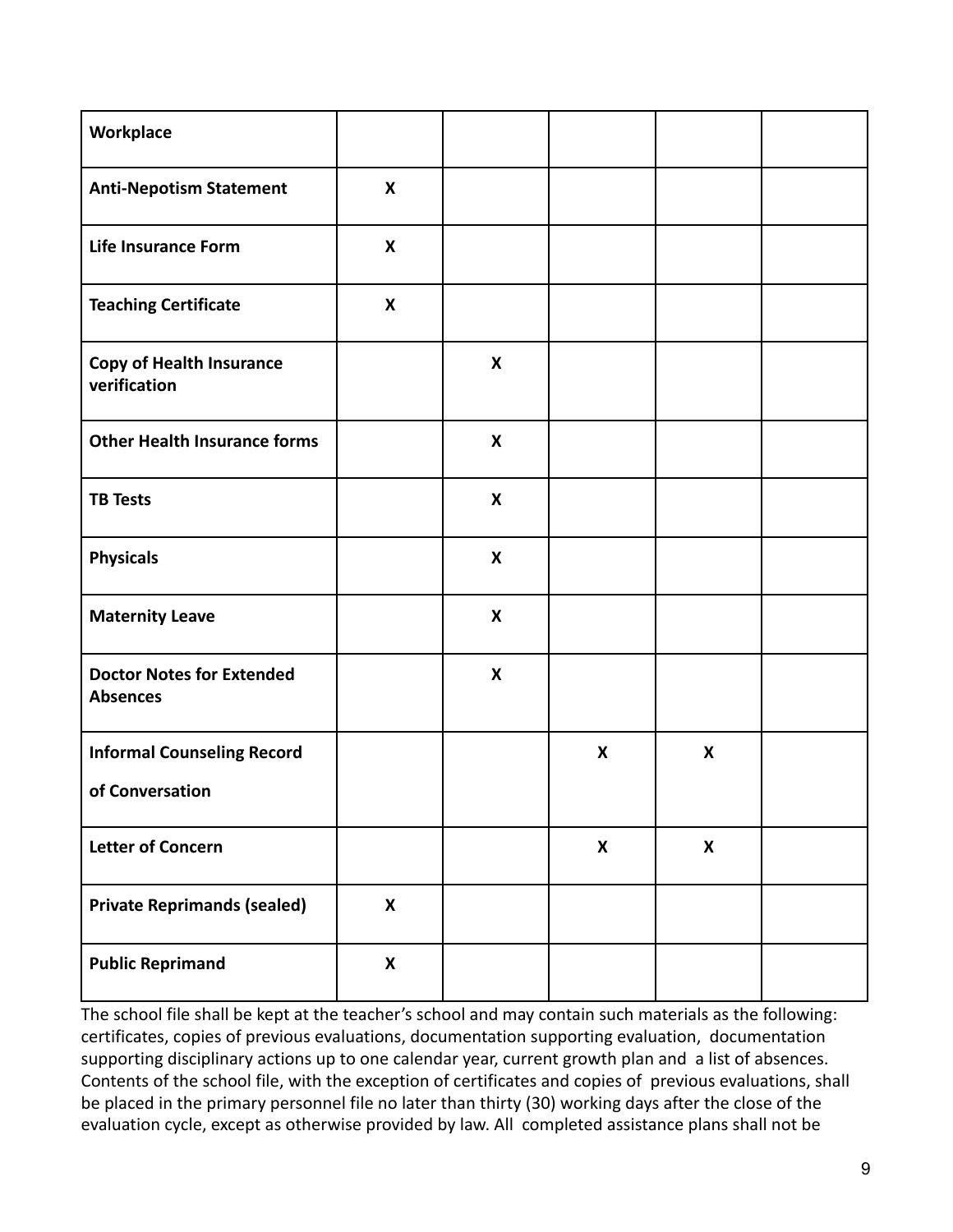retained in the school file, but shall be forwarded to the personnel file. Any documentation not sent to the primary personnel file shall be purged at the end of the current school year, no later than June 30. Exceptions would be ongoing investigation documentation or an assistance plan that carried forward into the next school year. Teachers and former teachers, provided files on said former teachers are available, shall be permitted to inspect all the contents of their own personnel files kept within the district. A representative of the Association shall be permitted, at the teacher's request, to accompany the teacher in all reviews. There shall be no maximum number of times this file may be reviewed.

The Board agrees that these records are confidential and that guidelines are in place using the Records Retention Schedule from State Archives and Records Commission to ensure confidentiality as required through KRS 171.410-740.

Transcripts, birth certificates, teaching certificates, and medical records shall become the property of the teacher upon leaving the system. Copies of all other items will be made available upon request.

5.6 **Dues Deduction** - The Board shall deduct from each teacher's pay the current dues for NEA, KEA, KCEA, NEA-PAC, and KEPAC, if applicable, provided that the Board has a teacher's signed authorization for continuing dues deductions. The amount of the deductions shall be certified by the Association annually. The authorization remains in effect from year to year. This consent may be revoked by the employee at any time by written notice to the employer. The written notice shall be on a signed district provided form. The district shall inform the KCEA President of any cancellations within three days.

Central Office shall distribute KCEA enrollment information in the new teacher packet.

All dues deducted by the Board shall be remitted to the Kentucky Education Association no later than (10) business days after the end of the month that such deductions are withheld. It is understood that full payment of dues shall be remitted monthly to the Kentucky Education Association. The Association agrees to indemnify and hold the Board harmless against any and all claims or other forms of liability that may arise out of or by reason of action taken or not taken in good faith by the Board in reliance upon signed authorization cards or forms furnished to the Board by the Association for purpose of payroll deduction of dues.

5.7 **Credit Union Deductions** - Credit Union deductions shall be forwarded to the Credit Union no later than ten (10) working days after each pay period. Authorization for all Credit Union deductions must be signed by the teacher.

5.8 **Annuity Deduction** - Annuity deductions shall be forwarded in conjunction with bi weekly payroll no later than ten (10) days after receipt of billing.

5.9 **Payroll Authorization Deductions** - All payroll deductions shall have signed authorization by the teacher involved, except those mandated by law, such as, but not limited to, Federal, State, and Local Income Tax, and Retirement.

5.10 **Board Agenda** - The Association shall, upon request, be placed on the agenda of each regular meeting. The Association President will be informed of any special-called meeting. Any agendas,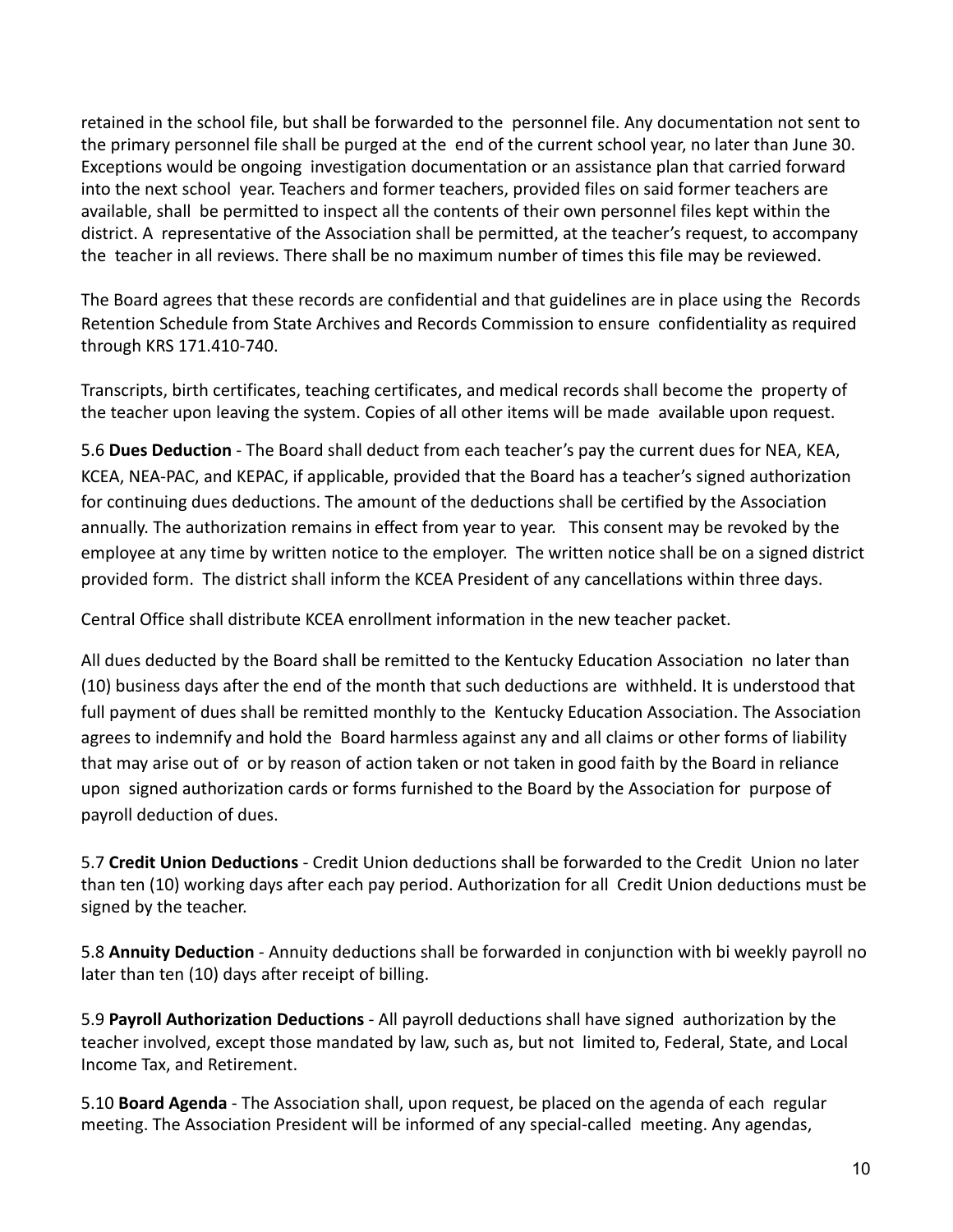addendums and minutes shall be provided electronically or in print to the KCEA President, when prepared.

5.11 **Board Meeting Minutes** - One (1) copy of all official Board minutes shall be emailed to the Association President as soon as it has been prepared.

5.12 **Rights of the Association** - The Association shall be granted or provided, upon request, the following within five (5) working school/business days:

a. The use of the school building for meetings. Arrangements are to be made with the building principal for small group meetings or with the Superintendent if the meeting involves the whole Association.

b. The use of the teachers' mail boxes, inter-school mail, and school bulletin boards and other telecommunications (e.g. e-mail) for the purpose of internal communication. c. The organizational right to participate in the initial system orientation of new teachers.

d. The Kenton County Staff Directory including the names, addresses and school assignments of all members in the bargaining unit by October 30, to be used only for Association business**.** e. The right to speak at all regular or special meetings of the Board, under the procedures relating to delegations found in Board policy.

f. The right to become a part of any group or committee organized or instituted by the Board of Education, Superintendent or Superintendent designee that

1) convenes to perform some service or function of matters pertinent to the working conditions and/or job duties of teachers

OR

2) convenes to discuss or report on a topic that affects the working conditions and/or job duties of teachers.

The Association shall be notified within ten (10) working days when any such group is to be organized or instituted. The KCEA President shall appoint the association representatives to all such groups.

g. The right to use school equipment on school property when not engaged in school business. This does not include supplies. Use shall be restricted to Association business only. h. The District Seniority List by October 30.

5.13 **Contract Distribution** - Following ratification and approval of the contract, copies of this agreement shall be electronically sent by the Board to all certified employees and posted on the Association website. Upon written request, a member may receive a printed copy from the building representative at his/her work site.

5.14 **Association School Representative** -The Association's school representative shall, upon request, be on the agenda of each faculty meeting.

5.15 **Individual Rights** - The private life of a teacher is not within the appropriate concern or attention of the Board unless it affects the teacher's professional responsibility as set forth in KRS 161.120 and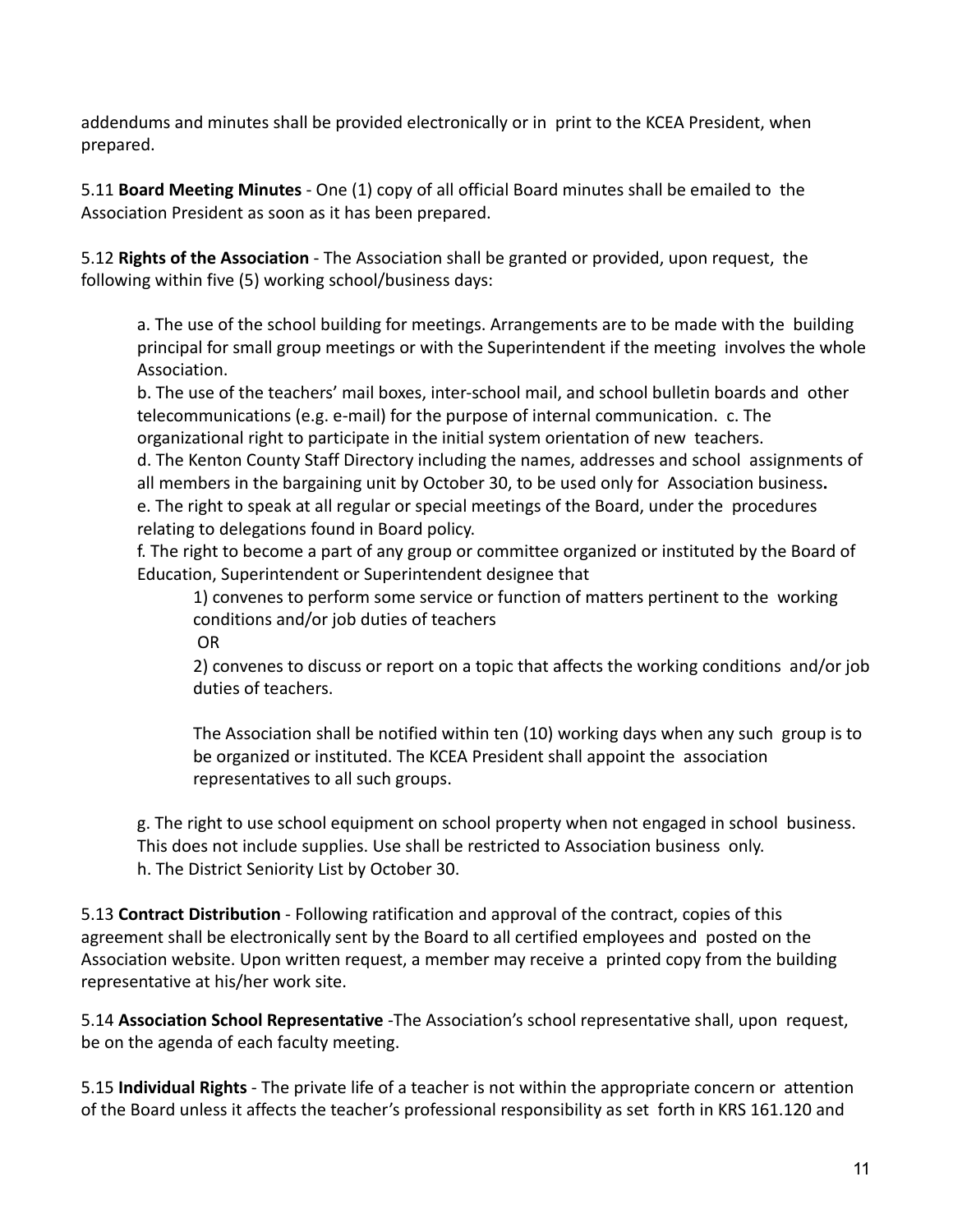704 KAR 20.585.

5.16 **Complaint Procedure** - The teacher shall be notified of complaints concerning him/her within five (5) working days. If the appropriate administrator determines that the complaint is of significant importance to require action, a good faith effort will be made to resolve the complaint informally through the teacher. If the complaint is not resolved at this level, the following sequence of conferences shall be used:

- 1) Complainant, teacher & administrator
- 2) Complainant, teacher & Superintendent or designee
- 3) Complainant, teacher & Superintendent

The teacher shall be entitled to have a representative present, and a KCEA member shall be entitled to have an Association representative present at all steps as described above.

It is recognized that neither the Association nor the Superintendent can require a complainant to attend such conferences, or participate in such procedures as are set forth in this section.

5.17 **Petitions** - No petitions shall be circulated during school hours among employees of the Kenton County Schools.

5.18 **Distribution of Board Policies** - New adoptions or changes in Board Policy shall be available on the district website or a printed copy will be provided upon request within fifteen (15) working days of the adoption or change. Board Policy Manuals shall be made available for school employee use on the district website.

The President of the Association shall receive notification of any new Board Policy adoptions or changes within three (3) working days of the adoption by the Board of Education through the board agenda and attachments.

5.19 **Employment Verification** - Upon written request from a teacher, the Superintendent or designee shall supply a letter verifying a teacher's employment history with the Kenton County School District to a prospective employer.

5.20 **Board Policy Waivers** - In accordance with 704 KAR 7:110 Section 2(5), all school council requests for waiver of Board policy which deal with the teacher's contract shall be submitted to the KCEA President by the Superintendent prior to Board consideration.

The KCEA President shall submit a written response to the Superintendent within ten (10) calendar days.

5.21 **New Hire Orientation Meetings** - The Association shall be provided the dates of new hire orientation at least five (5) days prior to each scheduled meeting.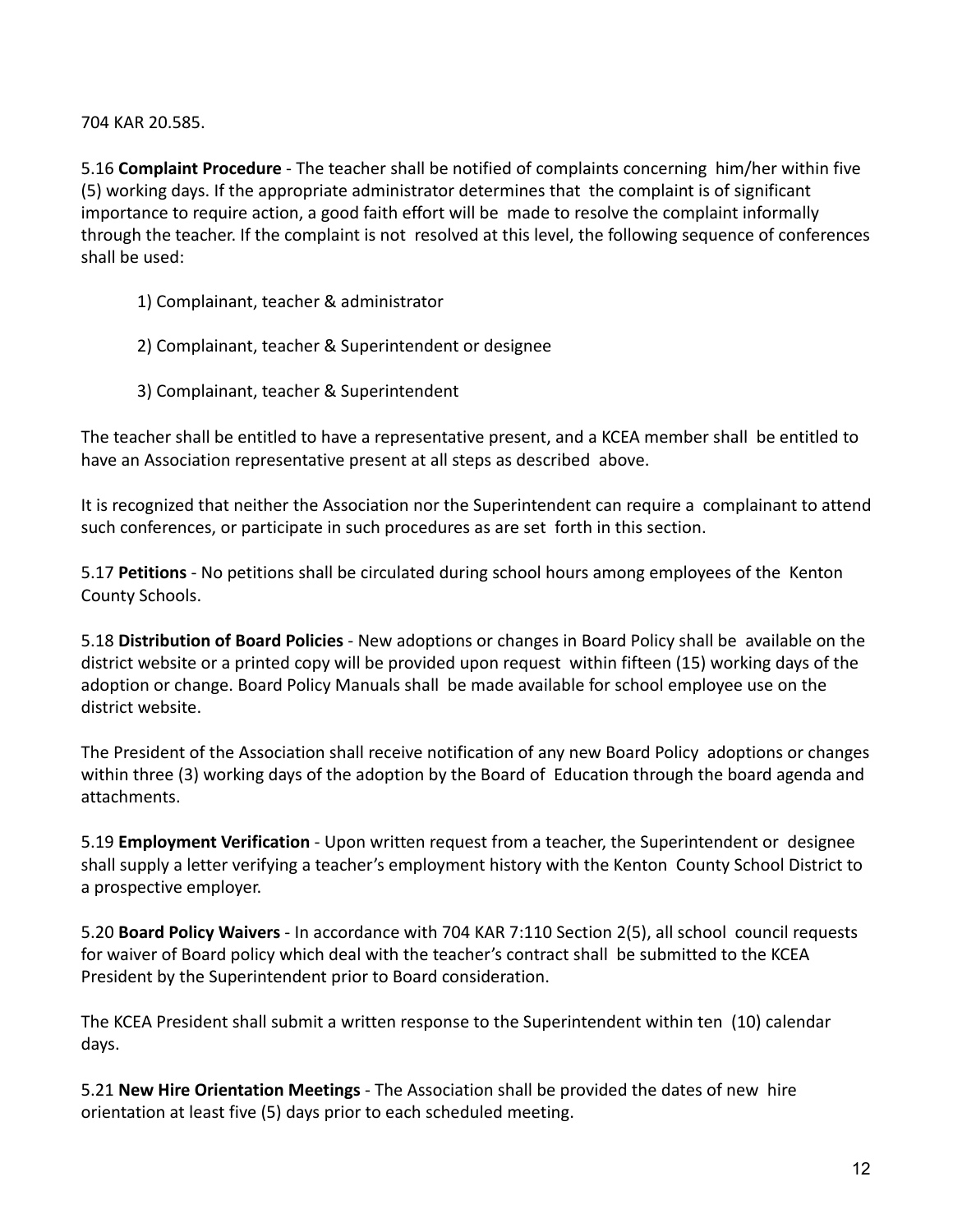5.22 **New Teacher Trainings** - The Association shall be granted permission to speak in person at new teacher trainings. The date(s) of any new teacher trainings shall be given to the Association at least fifteen (15) days prior to each training session.

#### **ARTICLE VI**

#### **LEAVES**

6.1 **Sick Leave** - A total of not less than ten (10) days of sick leave shall be granted annually to each teacher on the first day of his/her employment year, as specified in KRS 161.155.

The total unused portion of the annual sick leave shall be permitted to accumulate indefinitely. For an individual who becomes a member of the Teachers' Retirement System on or after July 1, 2008, the maximum amount of unused accumulated sick leave that may be considered for addition to the member's retirement account for purposes of determining the retirement allowance under KRS 161.620 shall not exceed three hundred (300) days.

Sick leave days accumulated by a teacher prior to an unpaid leave of absence shall be credited to the teacher upon return.

Annual and accumulated sick leave days may be used at the discretion of the teacher for the following reasons:

personal illness of the teacher;

 any days lost from work due to pregnancy, miscarriage, childbirth, recovery, pre-term delivery or complication therefrom;

 illness in the immediate family. "Immediate family" shall mean the teacher's spouse, children including stepchildren, grandchildren, daughter-in law, son-in law, brothers and sisters, parents and spouse's parents, grandparents, and spouse's grandparents, without reference to the location or residence of said relative, and any other blood relative who resides in the teacher's home.

 Teachers shall be given an accounting of accumulated sick leave that can be accessed at any time through the employee absence management systems.

 Teachers on extended employment shall be eligible to use sick, personal, or emergency leave on the same basis as it is used during the regular school year.

A teacher may use up to forty-five (45) days of sick leave immediately following the birth or adoption of a child or children. Additional days may be used when the need is verified by a physician's statement.

A teacher's reason for sick leave shall be kept confidential. Nothing contained in this provision will be construed to preclude the Board from disclosing the subject information upon subpoena or providing same for official purposes to the Board's attorney.

6.2 **Emergency Leave** – An emergency is a sudden, unexpected happening; an unforeseen occasion or condition that the superintendent deems as unresolvable outside of the school day. Each teacher shall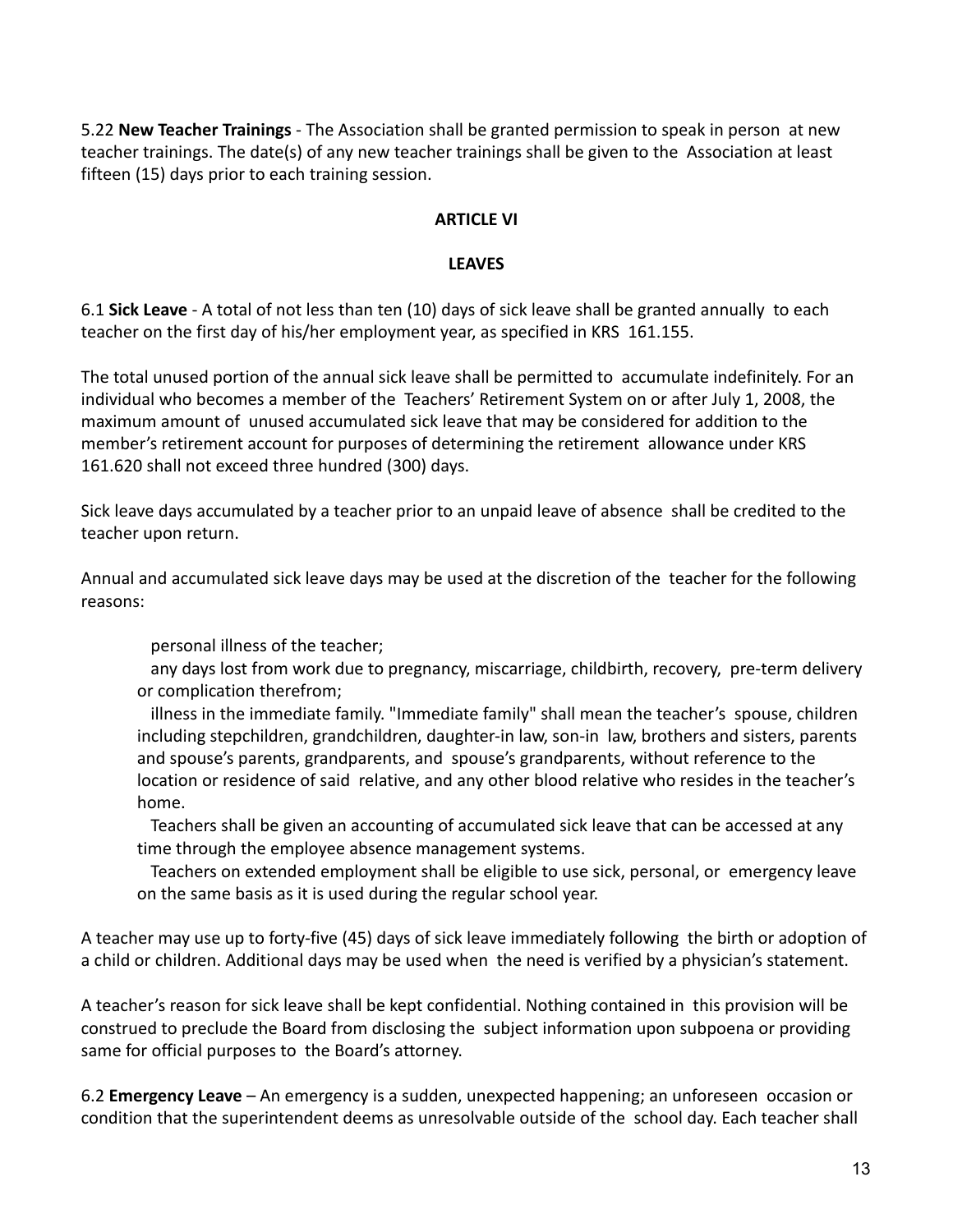be given three (3) days of emergency leave with pay annually. Emergency leave shall include:

∙ legal matters which cannot be transacted outside school hours and which require a court-ordered appearance. If a person is found guilty, s/he shall not be paid).

- ∙ death of relatives or close personal friends.
- ∙ emergency situations resulting from natural disasters (tornado, flood, etc.) or other damage to personal property requiring immediate attention or action.
- ∙ such other reasons of extraordinary nature as approved by the Superintendent.

The Board may allow employees to use up to three (3) days sick leave per school year, in addition to emergency leave, for emergency leave purposes pursuant to KRS 161.152 and consistent with the above provisions.

Emergency leave must be requested through the employee's immediate supervisor. Unused emergency leave days will not accumulate from year to year.

6.3 **Personal Leave** - Each teacher shall be credited three (3) days per year of personal leave. Personal leave shall be given upon three (3) days prior notification to the building principal. In the event of an immediate need, personal leave may be granted by the principal without three (3) days prior notification. Said leave shall be given based on date of written notification. Personal leave shall be used at the teacher's discretion. Any unused personal leave days shall be transferred to the teacher's sick leave accumulation. No more than the following number of teachers in any building shall be given personal leave on any given day:

| Faculty # Range | Allowable # Teachers for Personal Leave |
|-----------------|-----------------------------------------|
| 1 to 14         | 1                                       |
| 15 to 24        | 2                                       |
|                 |                                         |
| 25 to 34        | 3                                       |
| 35 to 44        | 4                                       |
| 45 to 54        | 5                                       |
| 55 or more      | 6                                       |

Immediately before and immediately after officially scheduled school closings, and during state tournaments, the following limits shall apply:

Faculty # Range Allowable # Teachers for Personal Leave

1 to 24 1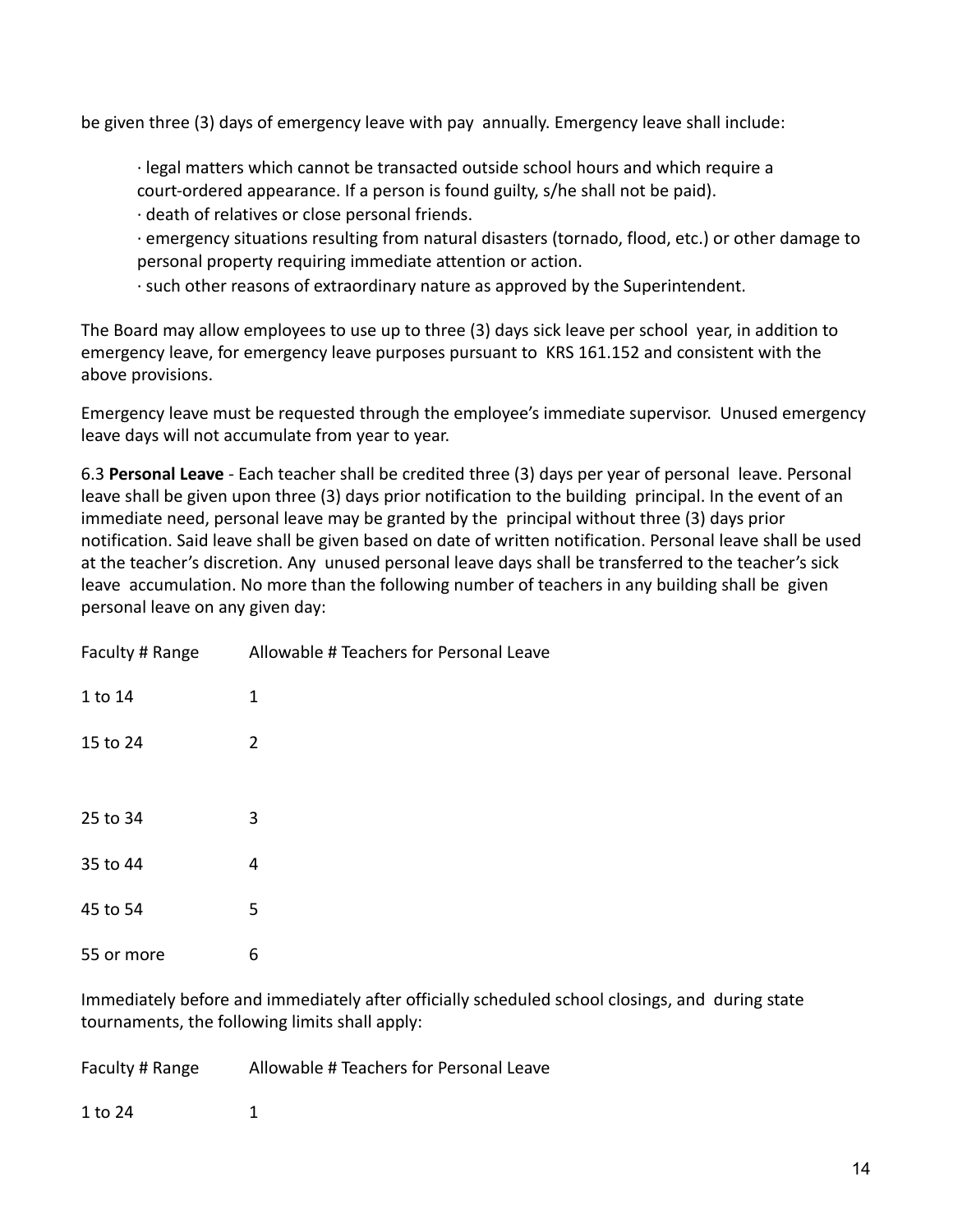25 to 44 2 45 or more 3

6.4 **Maternity Leave** - A teacher who is pregnant shall be entitled, upon written request, to a leave of absence without pay for a maximum of two years (the full or remainder of the current year - plus a second year), part of which may be attributed to sick leave under provisions set forth in Section 6.1. In the event the teacher elects to use sick leave, she must provide a physician's statement to the Office of the Superintendent for any paid leave of more than five (5) consecutive days. Maternity leave shall begin and end at such time as is determined by the teacher and her physician. A new application for a leave of absence must be made at the end of the first year if the second year is requested**.** No teacher shall be required as a result of maternity to take leave for periods longer than one semester.

After determination that such leave is imminent, and that paid leave is desired by the teacher, the teacher shall give timely notice to the Office of the Superintendent, in writing, of the anticipated date of return. If sick leave and sick leave accumulation is exhausted during the teacher's period of disability, she may request leave without pay for the remainder of the period of disability. If the teacher desires to continue her duty assignment prior to the commencement of said leave under this provision, such notice must include a written statement from her physician attesting to the teacher's ability to continue performing the full schedule of the duties and responsibilities of her position and assignments.

The teacher will be permitted to continue on full active duty until such date provided she does perform the full duties and responsibilities of her position and assignments. If there is a question as to the teacher's ability to perform the duties and responsibilities, a written statement from her physician attesting to the teacher's ability may be requested by the Superintendent.

In all cases where a teacher has been granted any leave for maternity/childbirth, she may not return to work until a statement from her physician has been presented to the Office of the Superintendent which certifies that the teacher is physically able to return to work.

6.5 **Maternity/Paternity/Adoption Leave** – A teacher shall be entitled to, upon written request, a leave of absence without pay for a maximum of two years (the full or remainder of the current year - plus a second year). An employee may use up to 45 days paid sick leave immediately following the birth or adoption of a child.

6.6 **Court Leave** - The Board will compensate a teacher subpoenaed as a witness in a non school related suit or procedure; subpoenaed to testify in court in any suit arising out of the performance of the duties for, or employment with, the school district; or subpoenaed to testify before a judicial or legislative body legally empowered to issue said subpoena in a matter arising out of the performance of the duties for, or employment with the school district, for the number of days mandated to perform such obligation, provided that (1) in the event said teacher is the plaintiff in a suit or judicial, legislative, or administrative procedure against said school district or Board, or (2) in the event said teacher is the defendant in a suit or judicial, legislative, or administrative procedure brought by said school district or Board, said compensation shall not be paid to said teacher.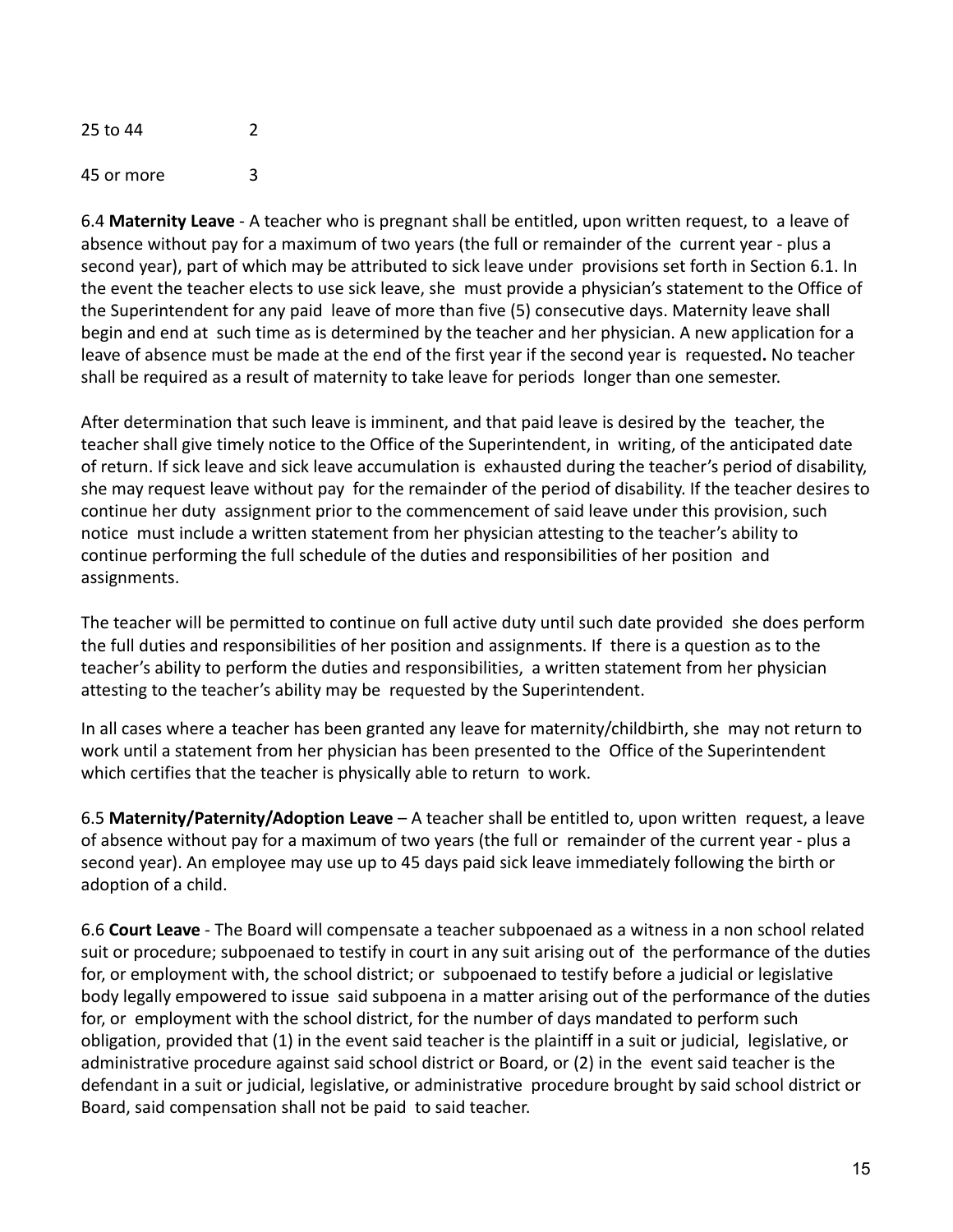During the period of required absence for such mandated duty as noted above, the teacher shall be paid full regular salary, provided the total amount per diem allowance earned by said teacher, if any, is remitted by the teacher to the school district.

6.7 **Jury Duty Leave** - When a teacher is subpoenaed for jury service, the Board shall pay the salary of the teacher. The teacher will, in turn, remit any compensation for jury service to the Board. Per Diem allowance for expenses is considered separate and apart from compensation for jury service.

6.8 **Leave for Summer School** - Teachers who request summer school leave, without pay, for a period not to exceed ten (10) working days may be granted such leave at the beginning or at the end of the year, as may be required, to attend summer school classes and/or travel to the place where classes are to be held. Written request for this leave shall be provided to the Superintendent twenty (20) days in advance of the intended date of leave, and approval shall not be unreasonably withheld. District and school level administrators will work with the teacher and the local institution in a reasonable and practical manner to try to accommodate the teacher's schedule when graduate classes conflict with the work schedule.

6.9 **Study or Travel Leave** - The Board may grant to a teacher, upon written application, a leave of absence without pay for up to one (1) year for the purpose of study or educational travel.

6.10 **Political Leave** - An unpaid leave of absence may be granted to any teacher upon application for the purpose of campaigning for, or serving in, public office. Denial of leave under this provision shall require that the Superintendent provide the reasons for denial in writing to the applicant.

6.11 **Association Leave** – The Board shall grant the Association a total of 140 days of leave for the duration of the contract, with pay, to conduct necessary business with the approval of the association president.

All Association Leave shall be reported as an absence in the substitute placement and absence management system.

6.12 **Professional Leave** - Upon securing the approval of the Board, teachers may be granted paid leave days to attend workshops or other activities, which contribute to the overall effectiveness of the instructional program.

6.13 **Paid Leave Documentation** - All paid leave days shall be reported through the district provided substitute placement and absence management system. After five (5) consecutive days of illness, a doctor's statement may be required. Upon request, a printout of all documented absences shall be given to the teacher.

6.14 **Return from Leave** - When a teacher returns from unpaid leave, he/she shall be placed, wherever possible, in the teaching field and school where he/she taught before the leave. The returning teacher shall also return at the same contract status. Teachers on annual leaves must notify the Superintendent by April 1 of: (1) their intention to return in the fall, (2) their desire to resign, or (3) their wish to extend their leaves for another year. This extension may or may not be granted.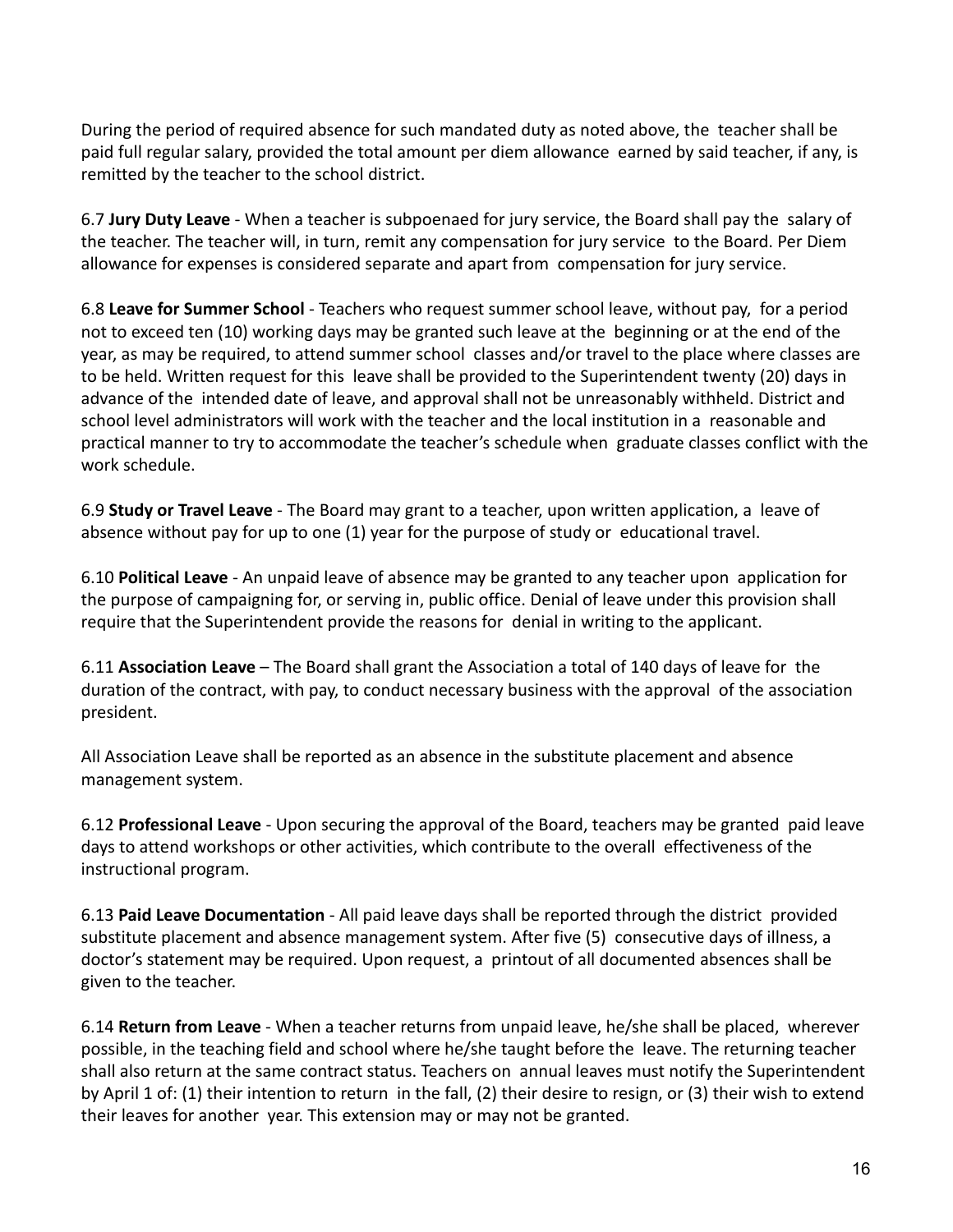When a returning teacher is placed in a field or school other than that which was held prior to said leave, he/she shall be given first consideration when a vacancy occurs in the original field or school, provided he/she makes a written request within the posting period for transfer to said vacancy.

6.15 **Administrative Leave (with pay)** - Administrative leave is an authorized absence from duty without loss of pay and without charge to sick or personal leave time. These actions are taken by administrative order of the Superintendent and are usually for a period not to exceed (3) three consecutive workdays. Such action could be taken when it is necessary that the work of the teacher is interrupted by events beyond the district's or teacher's control or when it is in the public's interest. An example of this type of leave would be a court appearance by a teacher on behalf of the district.

6.16 **Unauthorized Leave** - Any unauthorized leave shall result in a reduction in pay commensurate with the time taken and may result in other disciplinary action, up to and including dismissal, for the employee affected. Any disciplinary action under this provision shall be in accord with the employee discipline provisions of Article XV.

### **ARTICLE VII**

### **EMPLOYMENT CONDITIONS**

### **VACANCY/ANTICIPATED VACANCY**

#### 7.1 **Definitions**

**Vacancy** - any certified position, as declared by the Superintendent, that is created by the retirement, resignation, termination, non-renewal, transfer, or death of a certified staff member, or a new position created in the district for which certification is required.

**Transfer** - movement of a currently employed teacher from one job site to another.

**Voluntary** - any transfer initiated by the teacher.

**Involuntary** - any transfer not initiated by the teacher.

**Promotion** - positions that provide a salary differential as approved by the Board, excluding those positions listed in Article 2.1. Supplementary assignments are not considered promotions.

**Seniority** - determined, in order, by the following criteria:

1.) First compensable day of full time employment.

2.) Date of employment notification letter from Superintendent.

7.2 **Seniority Tiebreaker** - Ties in seniority dates will be broken by the largest sum of the final four digits of each affected employee's Social Security number. Should a tie still exist, the tie shall be broken by a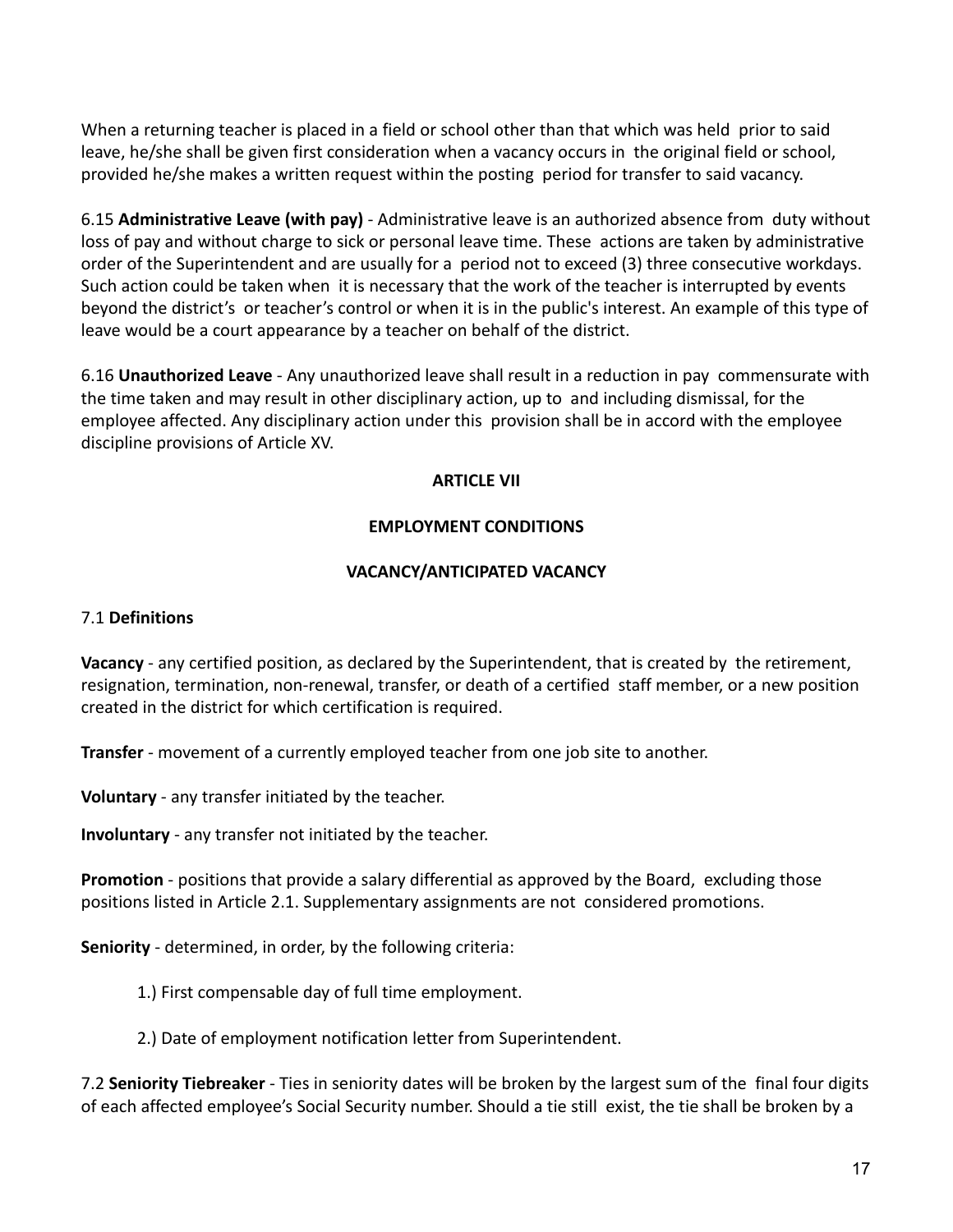toss of a coin.

7.3 **Promotions** - All positions that involve promotions shall be posted. Currently employed teachers who meet the job description qualifications, including certification, shall have their application thoroughly reviewed by the appropriate selection committee, provided they have applied in the appropriate time frame. All currently employed applicants shall be given written notice when the position has been filled. Promotions shall be made without regard to gender, race, color, age, sexual orientation, or national origin.

7.4 **Vacancies** - Vacancies shall be filled by voluntary transfers or new hires through application on the district's hiring website. The names of voluntary transfers by district seniority shall be provided and must be considered. All currently employed teachers, who submit a transfer request to a particular building, either for an anticipated vacancy or in response to a vacancy notice, shall be considered in the first pool of candidates to be interviewed for a vacancy in that building, provided that individual meets the certification requirements**.** SBDM Consultation Policy must be followed in filling a vacancy and establishing criteria.

All vacancies, in which time allows for hiring within the school year, shall be posted on the district website.

No vacancy shall be filled until it has been posted for fifteen (15) calendar days, unless a waiver has been granted by the Kentucky Department of Education in order to prevent disruption of the instructional program. Waivers shall be requested within one week prior to the beginning of the school year and, as they occur, during the school year. In those instances where a vacancy occurs during the school year, the position may be filled on a one-year contract basis.

Any teacher who was involuntarily transferred during the past three (3) years from one building to another will be notified by the central office staff if a vacancy occurs in the building from which the teacher was transferred.

7.5 **Intra-School Change in Teaching Assignment** – It is the Principal's duty to assign staff based on certification and instructional needs. If a teacher requests, through application on the district's hiring website, an intra-school change in an anticipated or open teaching assignment and is denied the change, the principal shall set forth his/her reasons for the denial in writing within five (5) days after receipt of the request from the teacher. The principal has the final decision on teaching assignments.

7.6 **Voluntary Transfers** - Teachers who desire to transfer to another building shall submit a written transfer request in writing through application on the district's hiring website. On May 30 of each year, all transfer requests older than one year shall be dropped from the district's hiring website. A list of all currently employed teachers, who submit a transfer request to a particular building, either for an anticipated vacancy or in response to a vacancy notice, shall be considered in the first pool of candidates to be interviewed for a vacancy in that building provided that individual meets the certification requirements.

Transfers shall not be granted after the beginning of the school year unless approved by the Superintendent.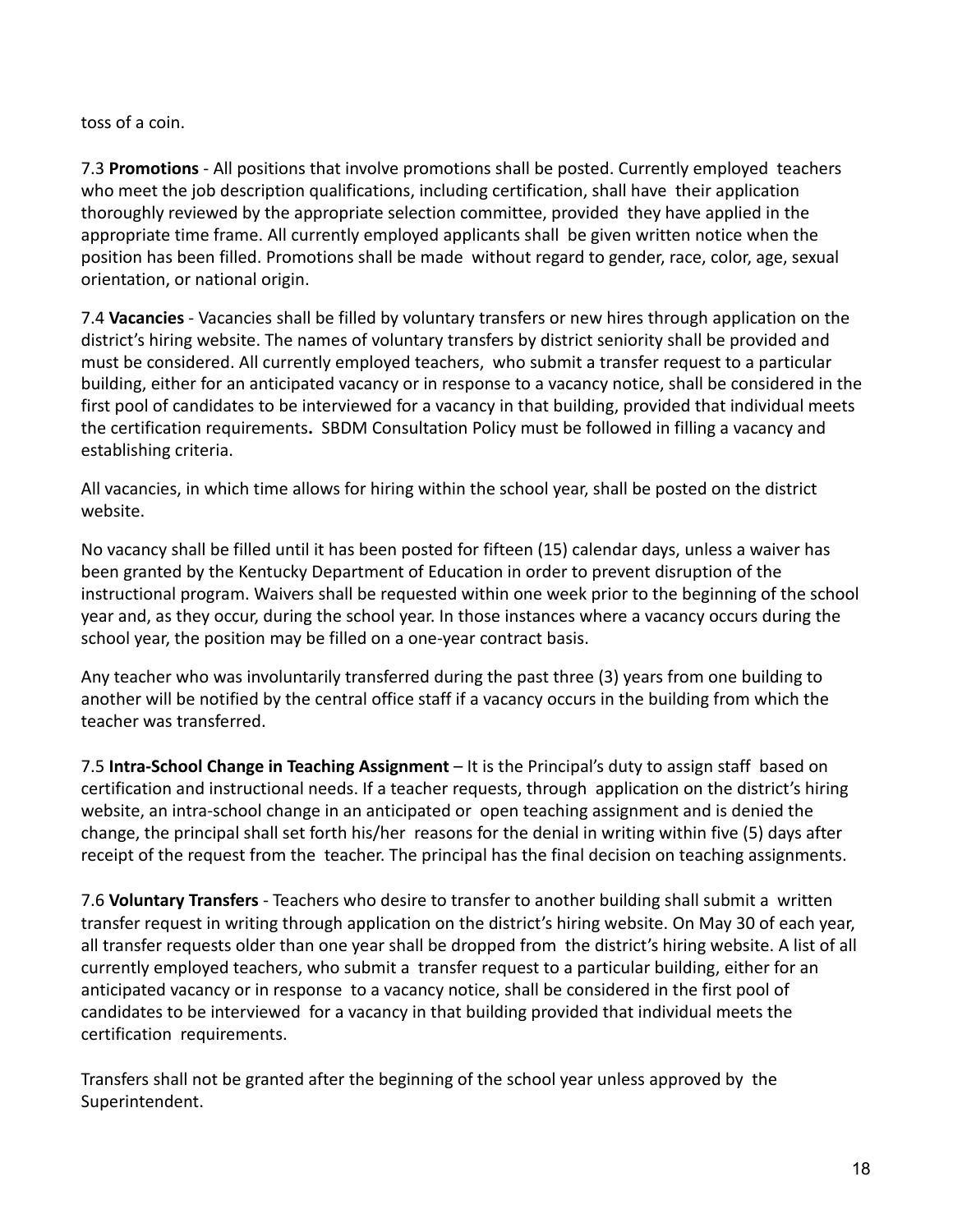All teachers who submitted a transfer request for a vacancy shall be notified by the central office when that vacancy has been filled.

7.7 **Denial of Transfer** - If a transfer request for a vacancy is denied, the teacher may request the reason(s) for denial. The reason for denial request by the teacher must be submitted, in writing, to the principal within five (5) days of the date of the notification letter that the vacancy has been filled. The principal shall set forth his/her reasons for denial, in writing, within five (5) days after receipt of the request from the teacher. Such reasons shall be based upon the criteria as stated in 7.4.

7.8 **Involuntary Transfers** - All involuntary transfers shall take priority over both voluntary transfer requests and new hires.

Notice of involuntary transfer shall be given to the teacher, in writing, no later than thirty days before the first day of school except in the case of emergency. Any teacher affected by an involuntary transfer shall be released from his/her contractual obligation if requested, in writing, by the teacher. In the event an involuntary transfer is necessary, the teacher(s) with the least seniority in a certification category shall be involuntarily transferred. Another teacher with the same certification credentials may volunteer to accept the involuntary transfer and, if agreeable, that transfer shall be considered involuntary.

In the event a school is closed, all teachers shall be classified as involuntary transfers.

7.9 **Staffing a New School** - In the event a new school is opened, the following procedures shall be used to staff the vacancies: No later than March 1, the District shall provide each teacher with a list of all known positions that will be made available through the expansion.

Teacher shall file for transfer no later than thirty (30) days after the list has been provided.

Teachers who have been involuntarily transferred in the last three (3) years shall have the first opportunity to accept a vacant position at the new school. Remaining positions shall be filled according to the transfer process as outlined in 7.6.

In the event a new school opens as a result of the simultaneous closing of another school(s) of the same level, teacher(s) shall be reassigned to the new site provided positions are available.

7.10 **Substitute Teachers** - Every attempt shall be made to employ substitute teachers. No teacher, including special area teachers, interventionists, collaborators and co-teachers, shall be required to cancel his/her classes or planning period for the purpose of substituting. Teachers shall have lesson plans prepared for and accessible to substitute teachers. No teacher shall be required to call his/her own substitute. In the event that the Kenton County Board of Education approves additional compensation for teachers to voluntarily substitute during their regular scheduled planning period, planning will occur before or after the regular school day. Procedures around this additional compensation will be communicated to employees by the building leadership.

7.11 **Restrooms, Faculty Lounge Areas and Telephone Provisions** - The Board shall continue to work toward providing restroom facilities in each school for the exclusive use of the teachers and staff. The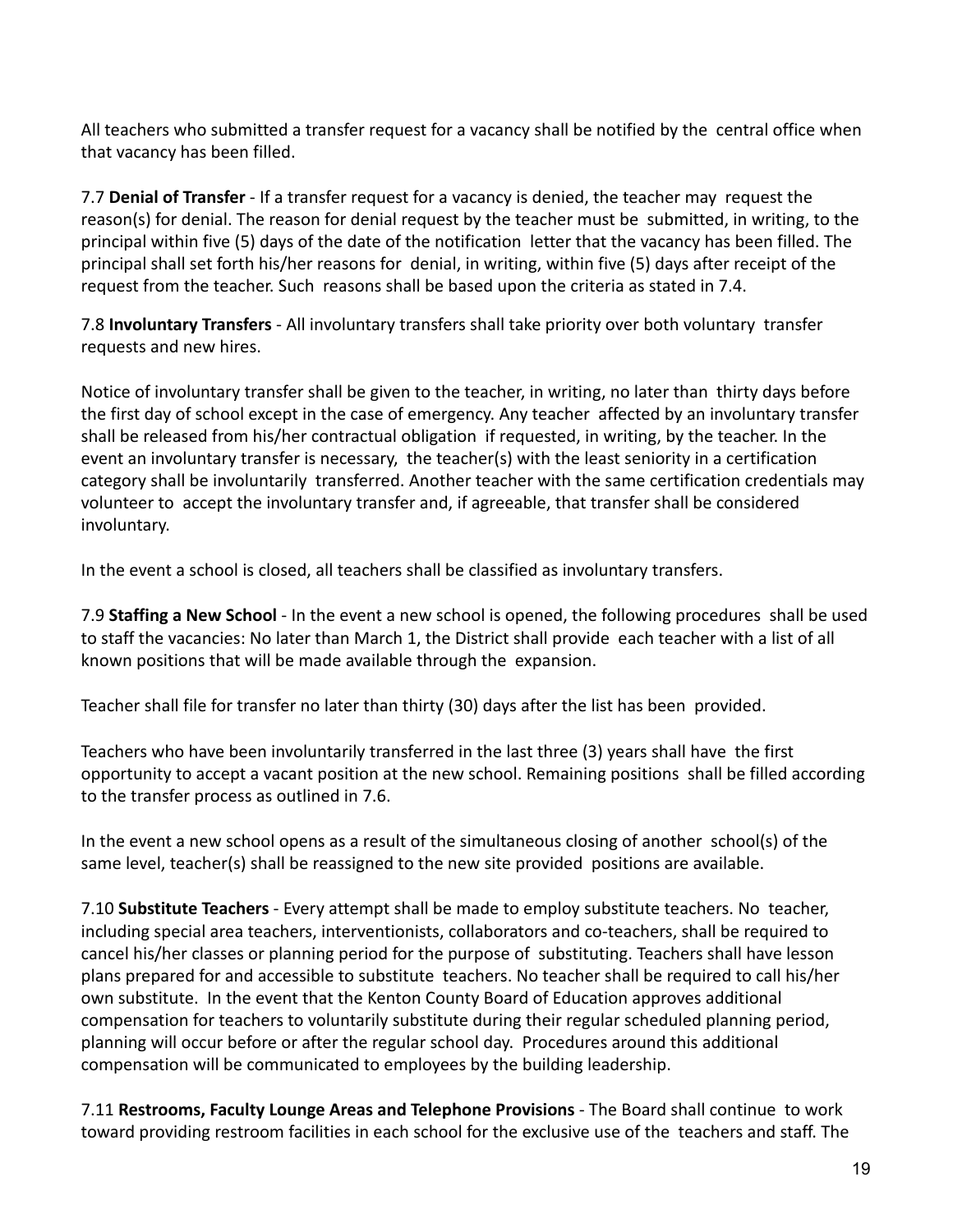Board shall continue to work toward providing an area in each school designated as a faculty lounge for the exclusive use of teachers and staff. The Board shall continue to work toward providing telephone facilities in each building which offer privacy to the greatest extent possible for the use by teachers and staff.

7.12 **Classroom Interruptions** - Every attempt shall be made to free classrooms of unnecessary interruptions by maintenance, custodial, or construction workers, intra communication systems, or other such disturbances.

7.13 **Classrooms** - The Board agrees to provide classrooms that are appropriate for effective instruction.

7.14 **Class Size** - Class size shall be in compliance with State guidelines, unless waived by SBDM council. It is understood that elective/special teachers shall not have more students than current class size guidelines and in accordance with KRS 157.360

7.15 **Designated Evaluator** - No later than thirty (30) days after the first day of school**,** each teacher shall be given the name of the person who will be his/her evaluator. It is understood that while the principal is ultimately responsible for all personnel matters that take place in his/her

school, the assistant principal(s) may assist in the assignment of observation/evaluation duties up to and including formative and summative evaluations. In the event that an assistance plan may be necessary, the principal shall take responsibility for the evaluation. When an assistant principal writes a summative evaluation, the principal must review and initial all documentation before it is reviewed with the teacher.

7.16 **Supply and Equipment Requests** - Recognizing that a teacher can generally assess his/her needs for equipment and supplies, teachers shall develop an annual supply and equipment request and submit same to their respective building principal.

7.17 **Open Enrollment and Tuition-** Children of full-time Certified Staff members who reside in the Kenton County School District may apply for Open Enrollment at a school of the parent's choice. The decision to accept a student for Open Enrollment is subject to principal approval of the Open Enrollment contract. Applicants shall adhere to the open enrollment contract.

Children of full-time Certified Staff members who reside outside the Kenton County School District may apply for Tuition Status at a school of the parent's choice. The decision to accept a tuition student is subject to principal approval of the tuition contract. Tuition will be waived for children of full-time Certified Staff members.

7.18 **Teacher Day** - Teachers are expected to be at school approximately twenty (20) minutes before the normal starting time of each individual school and remain approximately twenty (20) minutes after the end of classes. These times will be maintained at a maximum of forty (40) minutes total. The school day shall be set by the Board. Any duty assigned during this 20 minute time period shall conform to 7.23.

The twenty (20) minutes before and after school could be flexible with mutual agreement between the principal and teacher.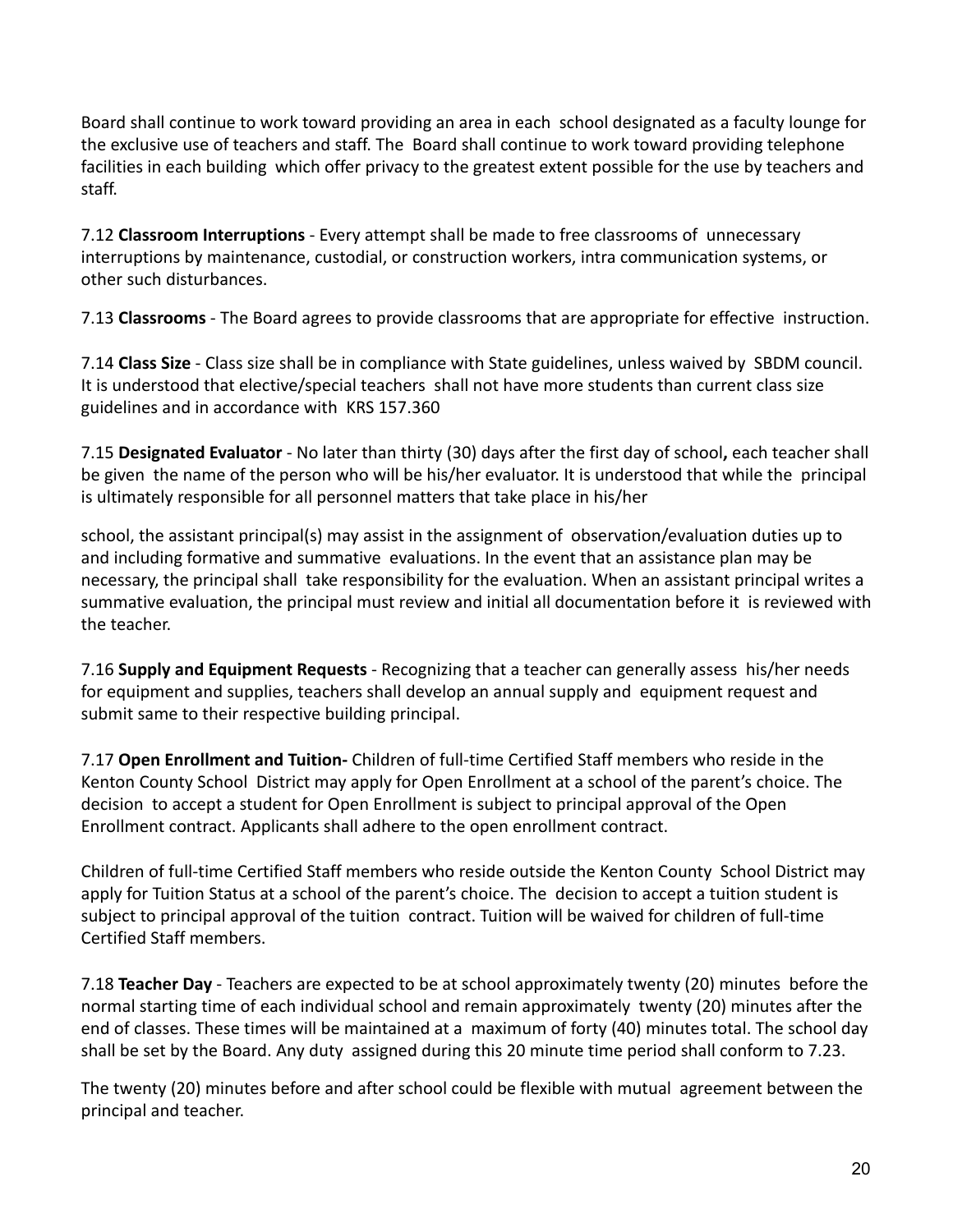7.19 **Teaching Load** – Principals at the secondary level shall make every reasonable effort to require no more than three teaching preparations concurrently during any one major grading period.

7.20 **Duty-Free Lunch** - The Board shall provide each full-time teacher with a duty-free lunch period each day during the regularly scheduled student lunch period. The duty-free lunch period shall not be less than the length of the lunch period for students. Teachers shall not be required to eat with the students in the cafeteria.

7.21 **Job Description** - Each teacher shall be furnished with a copy of his or her job description as adopted by the Board of Education. Copies shall be furnished upon initial employment and also when changes are made in the job description by the Board of Education including supplemental job descriptions.

7.22 **Faculty Meetings** - Each principal or head teacher shall give forty-eight (48) hours notice for all faculty meetings, except in situations deemed to be of immediate concern by the principal. Such meetings shall be restricted to the items of concern. Agendas for each faculty meeting shall be made available to staff at least twenty-four (24) hours prior to the meeting. Addenda may be added as necessary. Faculty meetings shall be limited to 60 minutes and are to begin approximately fifteen (15) minutes after final student dismissal. Every reasonable effort shall be made to limit meetings to no more than two per month that a teacher be expected to attend.

7.23 **Equitable Distribution of Duties** - Each principal shall strive to provide for equitable distribution of all duties among all members of the staff, including itinerant teachers, of his/her school.

7.24 **Site-Based Decision-Making Committees -** Both Parties to this Agreement endorse site based decision-making and/or participatory management at the school level. The Parties jointly encourage parent involvement and minority representation on all decision making committees. There shall be no reprisals for professional participation.

7.25 **Code of Acceptable Behavior** - Teachers shall receive an up-to-date electronic copy of Code of Acceptable Behavior. When changes are to be made in the Code of Acceptable Behavior, the Association shall be informed and shall be a part of any committee dealing with changes in the Code of Acceptable Behavior**.**

7.26 **Itinerant Teachers Travel** – Travel time for itinerant teachers shall be according to their respective schedules within the school day of assigned duties. Reimbursement for authorized mileage shall be at the rate per approved mile set by the Board.

7.27 **Educational Activities** - If in the teacher's and building principal's professional opinion an activity has educational value, the teacher may participate in such an activity with his/her class upon prior notification to and receipt of authorization from the principal.

7.28 **Department Heads and Grade/Group Chairperson** - Department heads and grade/group chairpersons shall be selected annually by the teachers within the department of the grade/group and with approval of the principal. The job description as approved by the Board of Education shall be provided by the Central Office. The principal shall notify teachers of the position and provide a job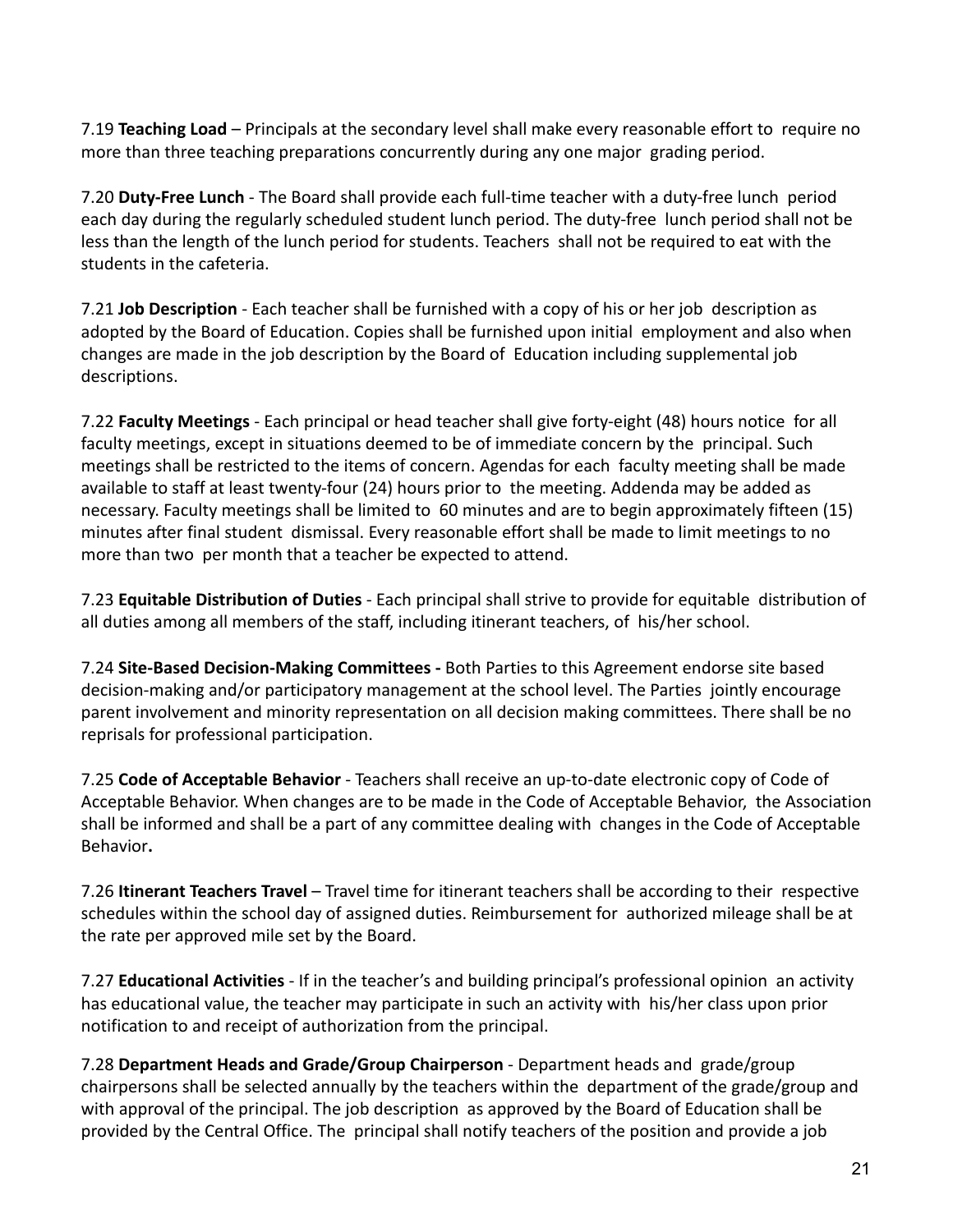description. The principal shall request names of interested parties, and review and approve the names on the list. Teachers within the department may select from the list provided by the principal.

Any interested teacher not on the final department list may request a written explanation from the principal before the department selection process.

7.29 **Student Placement** - Teachers directly involved with the instruction of any student with an Individualized Education Program (IEP) shall be provided with the opportunity to attend school-based admission and release committee meetings dealing with said student.

7.30 **Final Report Cards** - Teachers shall have report cards with final grades available for students on the day following the final records day.

7.31 **Planning Time** – Every teacher will receive at least 175 minutes of planning time per week. Every effort shall be made to provide each teacher with a minimum of 30 consecutive minutes per day. Planning time shall be given to all teachers within the board approved school day. Planning time shall be equitable for all teachers within a school building.

7.32 **Safety** - The Board and the teachers agree that it is the responsibility of the Board to provide and maintain a safe place of employment. It is the responsibility of the teacher to report observed unsafe or hazardous practices or conditions. The principal or designee shall contact appropriate personnel who will in turn make a timely inspection and take steps to remedy any such condition. Teachers shall not be required to work under reported conditions found by the teachers and the principal or the Buildings, Grounds and Maintenance Supervisor to be detrimental to their health, safety, or well being. Teachers shall not be required to perform tasks, which endanger their personal health, safety, or well being.

7.33 **Job-Related Incident**- Employees involved in a job-related incident (including abuse) that results in an injury on or off school property when the employee is engaged in school business shall promptly report the injury to the Superintendent or his/her designee.

Time required for witness appearance in any criminal aspect of a legal proceeding connected with injury of an employee sustained in the course of employment shall be granted as administrative leave and shall not be deducted from sick or emergency leave days. In the case of an injury caused by abuse, efforts will be made to allow an employee to transfer to another work location, if requested by the employee. The injury must have occurred while the employee was performing his/her work duties.

The employer may require the employee to submit to a physical exam by the employer's physician to determine ability to return to work. Such exam shall be paid by the employer.

7.34 **Breastfeeding Mothers** – Building administrators shall arrange for a private, secured location for any teacher who needs to express milk during the school day. Every reasonable effort will be made by the work site administrator to work with the employee.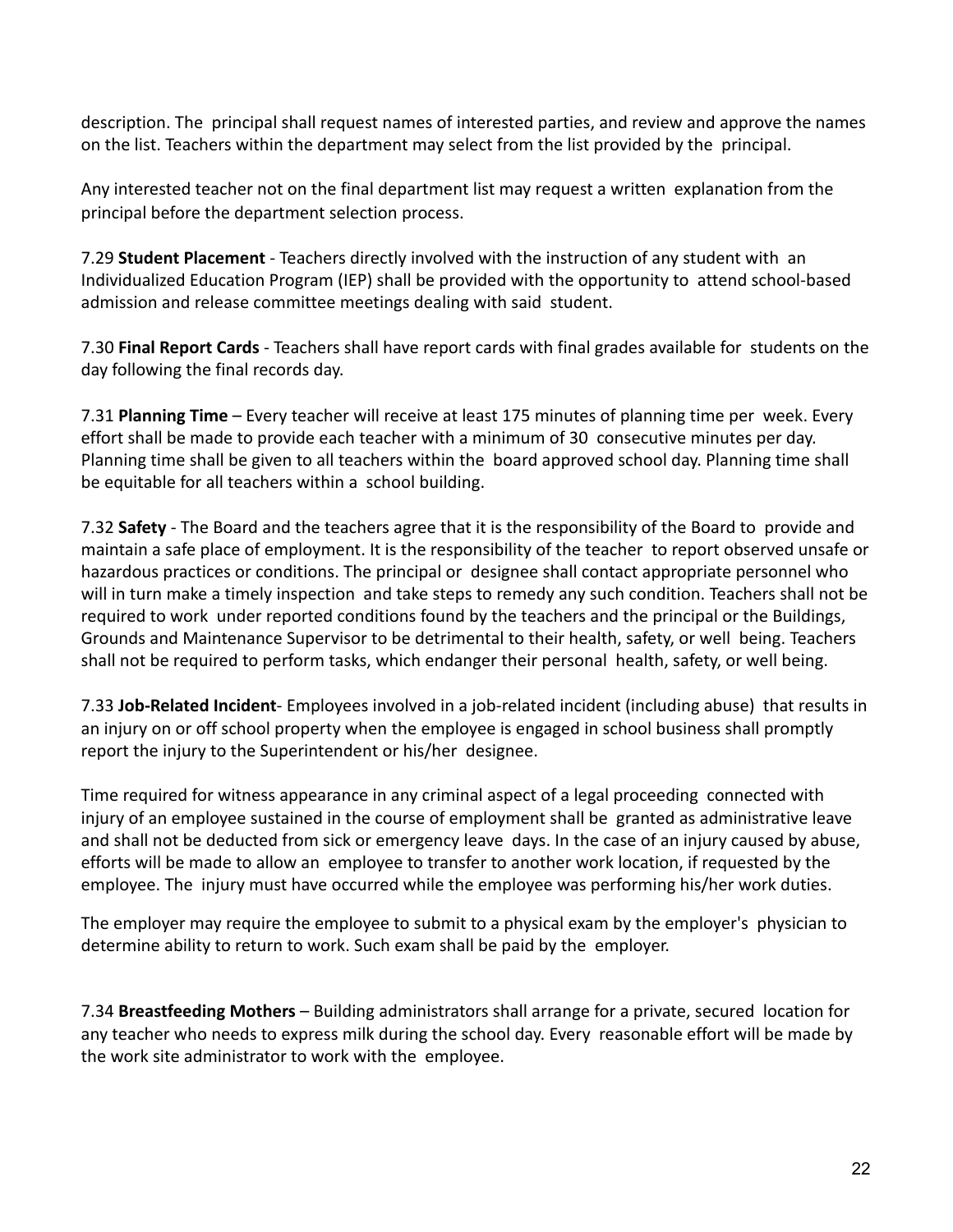### **ARTICLE VIII**

#### **GRIEVANCE PROCEDURE**

8.1 **Statement of Basic Principles**: The purpose of the grievance procedure is to secure equitable solutions to problems at the lowest possible administrative level.

A. Any claim by the Association or teachers that there has been a violation, misrepresentation, or inequitable application of the terms of this agreement, terms and conditions of employment, and/or any established policy of the Board shall be a grievance.

B. All time limits consist of working days, except when a grievance is submitted fewer than ten (10) days before the close of the current school term. The time limits shall consist of all weekdays. The number of days indicated at each level of the procedure shall be considered as maximum. All meetings shall be held at times mutually agreeable; however, the time limits specified in Article VIII may be extended by mutual agreement of the parties.

# 8.2 **Definitions**

"Grievant" means the teacher(s) directly affected by the alleged violation, making the complaint. In cases where an alleged grievance affects two (2) or more teachers in a building, or two (2) or more teachers in a district, the Association may initiate the complaint. In the event that said alleged grievance directly affects two (2) or more teachers in a building, said grievance complaint shall be initiated at the Informal Level as provided herein below. In the event that said alleged grievance directly affects two (2) or more employees in different buildings, any grievance complaint shall be initiated by the Association at the Formal Level Two as provided herein below. Grievances involving an administrator above the building level shall be filed by the Association at Level Two.

"Total Association Grievant(s)" means a grievance has been filed by the executive Board of the Association.

8.3 **Structure-** Nothing contained herein will be construed as limiting the right of any employee having a complaint to discuss the matter informally with any appropriate administrator and to have the complaint resolved without use of the grievance procedure, provided that the adjustment is not inconsistent with the terms of the Agreement.

In cases where an alleged grievance affects two (2) or more teachers in the district, the Association may initiate the complaint of said grievance up to and including Level Two. Grievances involving an administrator about the building level shall be filed by the Association at Level Two.

8.4 **Informal Grievance-** Prior to submitting a formal grievance, the aggrieved teacher shall make the principal/supervisor aware in writing and, within twenty (20) working days of the time the grievant first knew or reasonably should have known of the act or condition upon which it is based, informally meet with the building principal or immediate supervisor. When requested by the teacher, a representative of the Association shall accompany the teacher and assist in the informal resolution of the grievance, advising the administration the day prior to the meeting of the grievant plan to be represented. Within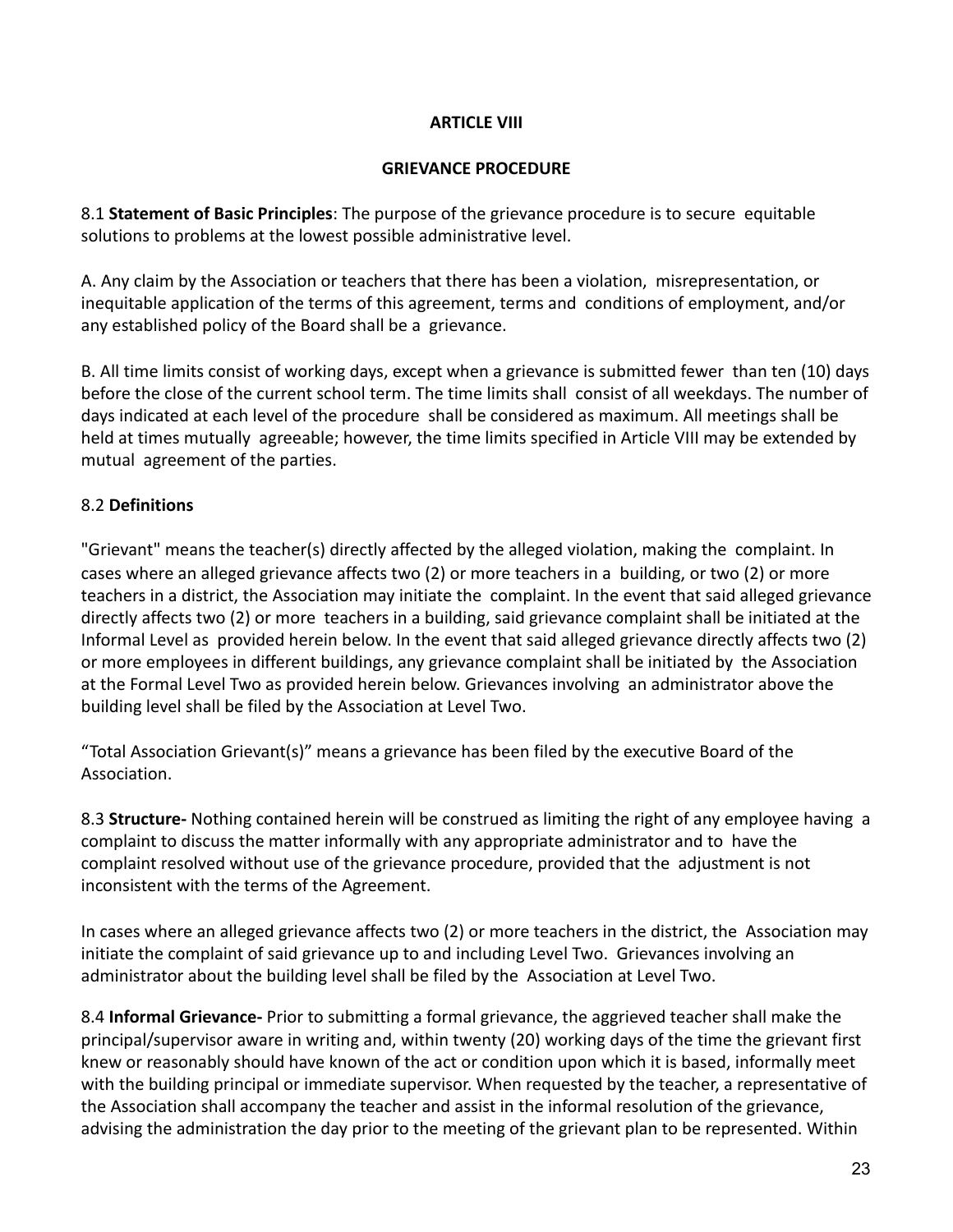five (5) working days after presentation of the informal grievance, the immediate supervisor shall give his/her answer in writing to the grievant. If the informal process fails to satisfy the teacher or the Association, if the Association is the grievant, the grievance shall be processed as follows:

8.5A **Level One**: Within five (5) working days of the informal grievance written response, the teacher or the Association may present the grievance in writing to the principal or immediate supervisor for his/her disposition. The grievance must be signed by the grievant on the appropriate grievance form. Within five (5) working days after receipt of the grievance, the grievant shall be provided with the administrator's written response, including the reasons for the decision.

8.5B **Level Two:** If the grievance is not resolved at Level One, or if no written decision has been rendered within the time limit, the teacher or the Association may, within five (5) working days after receiving the Level One decision, appeal the grievance to Level Two. The appeal shall include a copy of all materials and evidence previously submitted and shall be forwarded to the principal or immediate supervisor involved. The grievant shall submit the written claim signed by him/her, to the Superintendent.

Within five (5) working days of the receipt by the Superintendent of the appeal, the Superintendent, shall arrange a hearing with the grievant and appropriate administrator. Within five (5) working days of the conclusion of the meeting, the grievant shall be provided with the Superintendent's written response, including the reasons for the decision.

8.5C **Level Three:** Within thirty (30) calendar days of the receipt of the Level Two decision, the Association may, upon written notice to the Superintendent, submit the grievance to mediation.

The parties shall mutually select the mediator and establish a date, time, and a site for mediation. Agreements reached in mediation will be written and signed by all parties. If the mediation does not end in agreement, the Superintendent will provide the grievant with a written response within five (5) working days of the conclusion of mediation.

8.5D **Level Four:** Within thirty (30) calendar days of the receipt of the Level Three decision, the Association may, upon written notice to the Superintendent, submit the grievance to advisory arbitration. Within ten (10) working days after receipt of the demand for arbitration, the parties shall mutually request from the Federal Mediation and Conciliation Service (FMCS), a list of seven (7) arbitrators.

The parties shall set a meeting at a mutually agreeable time after receiving the list of arbitrators and attempt to agree on one (1) arbitrator. If the parties cannot agree upon an arbitrator, they shall select an arbitrator by alternately striking names from the list, with the Association striking the first name.

The last name remaining on the list shall be the arbitrator. If the arbitrator chosen is unable to serve, the parties shall request a new list from the FMCS and repeat the selection process as described above.

There shall be no new issue, evidence, material, or allegation submitted by either party during the grievance process once a formal grievance is appealed to advisory arbitration.

The superintendent, other administrative staff, Board attorney, and the Association shall meet not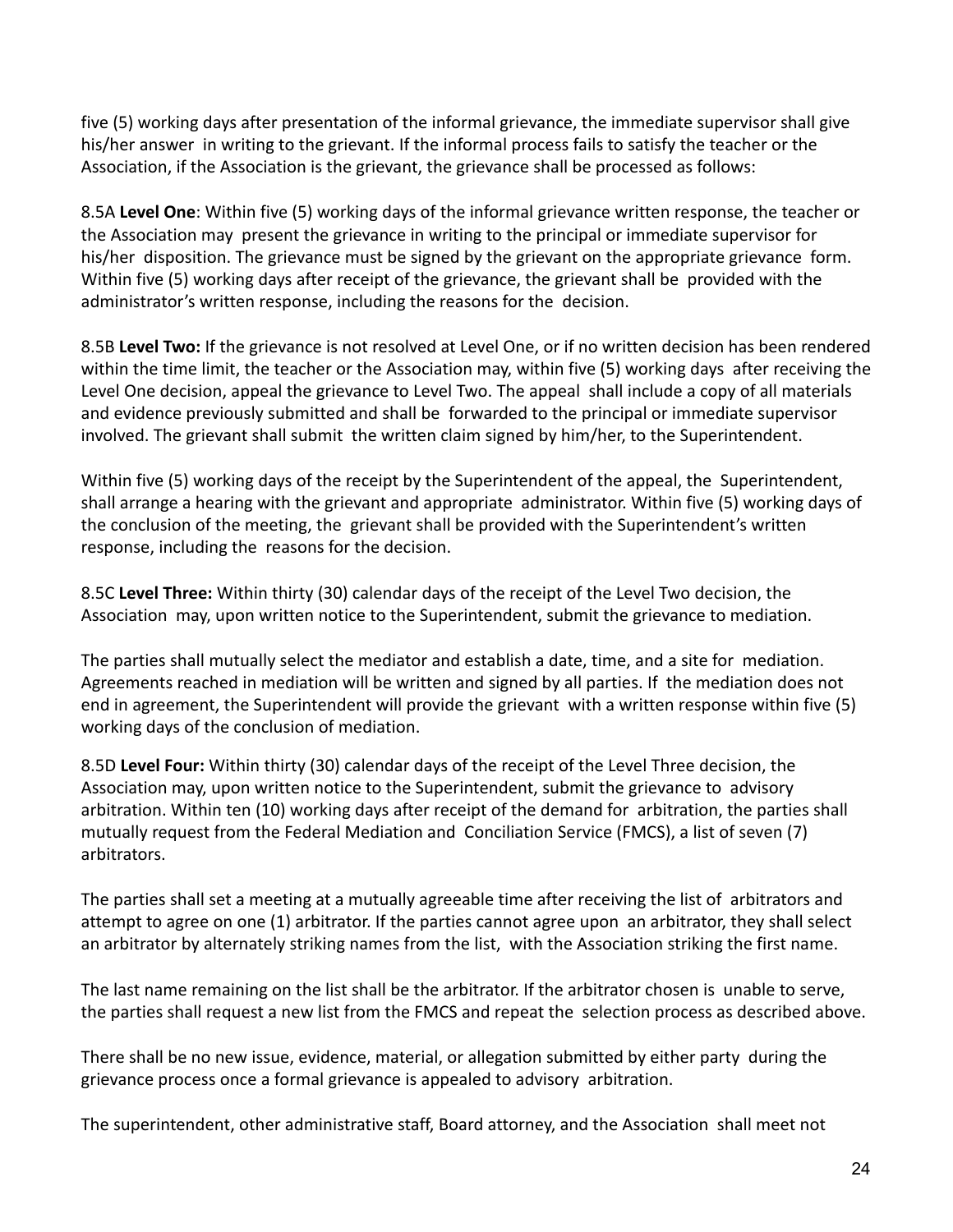fewer than fourteen (14) calendar days prior to the date for any arbitration hearing. At said meeting, the parties will frame the issue(s) or question(s) to be arbitrated, if possible and if agreement is reached, put the issue(s) or question(s) into writing to be signed by each, and submitted jointly at the appropriate time to the arbitrator. In the event that the agreement on the issue(s) cannot be reached by the parties, the arbitrator shall resolve the matter by defining the issue(s), which will be dealt with at the hearing. Only the issues raised during the grievance procedure will be considered at said pre-arbitration meeting.

The fees and expenses of the arbitrator shall be shared equally by the Association and the Board, and all other expenses shall be borne by the party incurring them.

The arbitrator shall hold a hearing as soon as possible. Within thirty (30) calendar days of the date on which the record is closed by the arbitrator, said arbitrator shall submit to both parties his/her recommendation, which shall be advisory only. Said advisory recommendation of the arbitrator shall be in writing and shall be signed by the arbitrator.

In the event either party raises a threshold question of arbitrability, the arbitrator shall first rule on the arbitrability of the grievance.

With such ruling by the arbitrator that the grievance is not arbitrable, the grievance shall be deemed resolved by the answer rendered at Level Two. Neither party shall be permitted to assert any grounds or evidence before the arbitrator, which was not previously disclosed to the other party.

The arbitrator shall be without power or authority to alter, amend, disregard, or modify any of the terms of this Agreement or to make any recommendation which would require commission of an act prohibited by law or which is violative of the terms of this Agreement.

The arbitrator's powers shall be limited to advising on whether there has been a violation of any article or section of this contract or Board policy, and providing a rationale for his/her recommendation.

8.5E **Level Five:** Within fifteen (15) working days of the receipt of the arbitrator's recommendation, the Superintendent shall provide the Association with a written response on the arbitrator's recommendation.

8.6 **Miscellaneous:** Superintendent and Administrative Cooperation - The Superintendent and the Administration shall fully cooperate and quickly respond to requests for information made by either party.

At any level of this procedure, the grievant shall have the right to be represented by the Association. At any level of this procedure, the Superintendent shall be represented by the person(s) of his/her choosing.

8.7 **No Reprisals** - No threats, intimidation, or reprisals shall be taken by the Board or the Administration against any teacher because of the teacher's participation in a grievance.

8.8 **Release Time** - Should the investigation or processing of any grievance require that a teacher and/or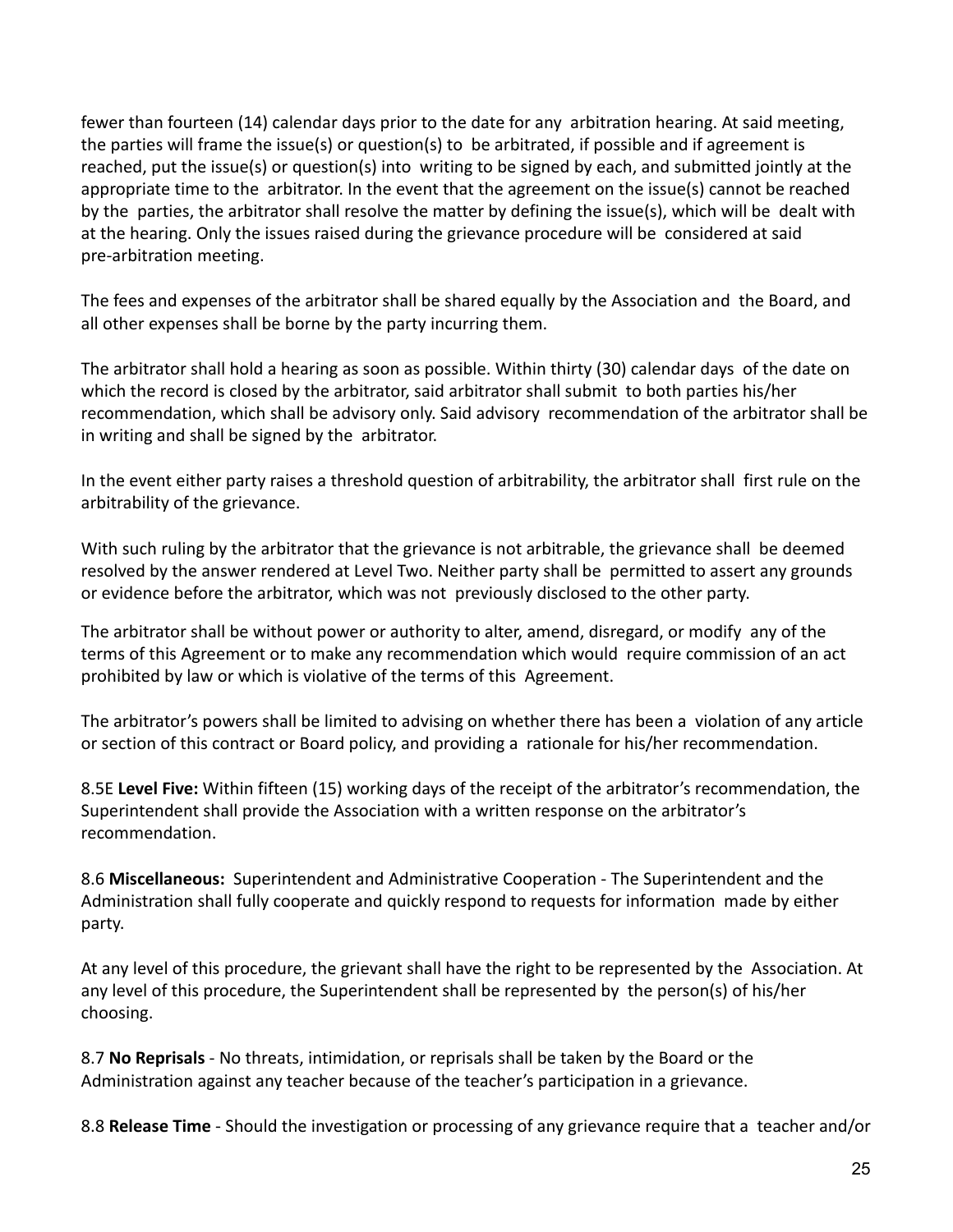an Association representative(s) be released from his/her regular assignment, the teacher and/or Association representative(s) shall be released without loss of pay and/or benefits.

8.9 **Filing of Materials** - All records related to a grievance shall be filed and maintained by the Superintendent separately from the personnel files of the teachers and shall be confidential. Neither the teacher, the Association, the Board or any agent of the Board, shall make future use of these records for any purpose or in any manner which would be in any way harmful or damaging to the professional reputation or character of the teacher, except where any such material or records are necessary to the function of routine school matters. If legal action is filed by the teacher against the Board or by the Board against the teacher, these records may be used.

8.10 **Grievance Withdrawal** - A grievance may be withdrawn at any level without establishing precedent.

# **ARTICLE IX**

# **EVALUATION PROCEDURES**

**Responsibility for Evaluation** - The evaluation of the work of all teachers is a responsibility of the administration, but the development and any subsequent modification of an appropriate instrument(s) and procedure(s) for evaluation are proper concerns of the total certified staff. All evaluation instruments shall be jointly-developed by an equal number of teachers and administrators, but with no fewer than three (3) representatives from each party to this Agreement. Evaluation of teachers shall be in accord with the procedures set forth in "Kenton County School District Certified Evaluation Plan," which is incorporated into this Agreement. Any changes or modifications in the above mentioned policy shall only be made with the mutual agreement of the Association and the Board. In the event that any provision of the Agreement relating of "Kenton County School District Certified Evaluation Plan" is believed by one or both parties to be in conflict or contrary to any provision of said Policy, the party may request an opinion from the Kentucky Department of Education (KDE). The opinion of KDE shall be binding and, if a conflict is said to exist, the parties shall meet to jointly resolve the conflict.

9.1 All certified personnel will be provided with an orientation to the evaluation process and the criteria for evaluation. All certified personnel will be oriented annually within thirty (30) calendar days of reporting for employment to the evaluation process and criteria for evaluation prior to the implementation of the plan for each school year. Attendance shall be documented.

The immediate supervisor of the certified school employee shall be designated as the primary evaluator. At the request of the teacher, observations by other teachers trained in the teacher's content area or curriculum content specialists may be incorporated into the formative process for evaluating teachers. Only certified administrative and supervisory personnel trained, tested, and approved in accordance with administrative regulations adopted by the Kentucky Board of Education and in the use of the school district evaluation system shall evaluate teachers. Videotaping shall be done at the mutual consent of both parties. Additional administrative personnel may be used to observe and provide information to the primary evaluator. The Superintendent may designate additional trained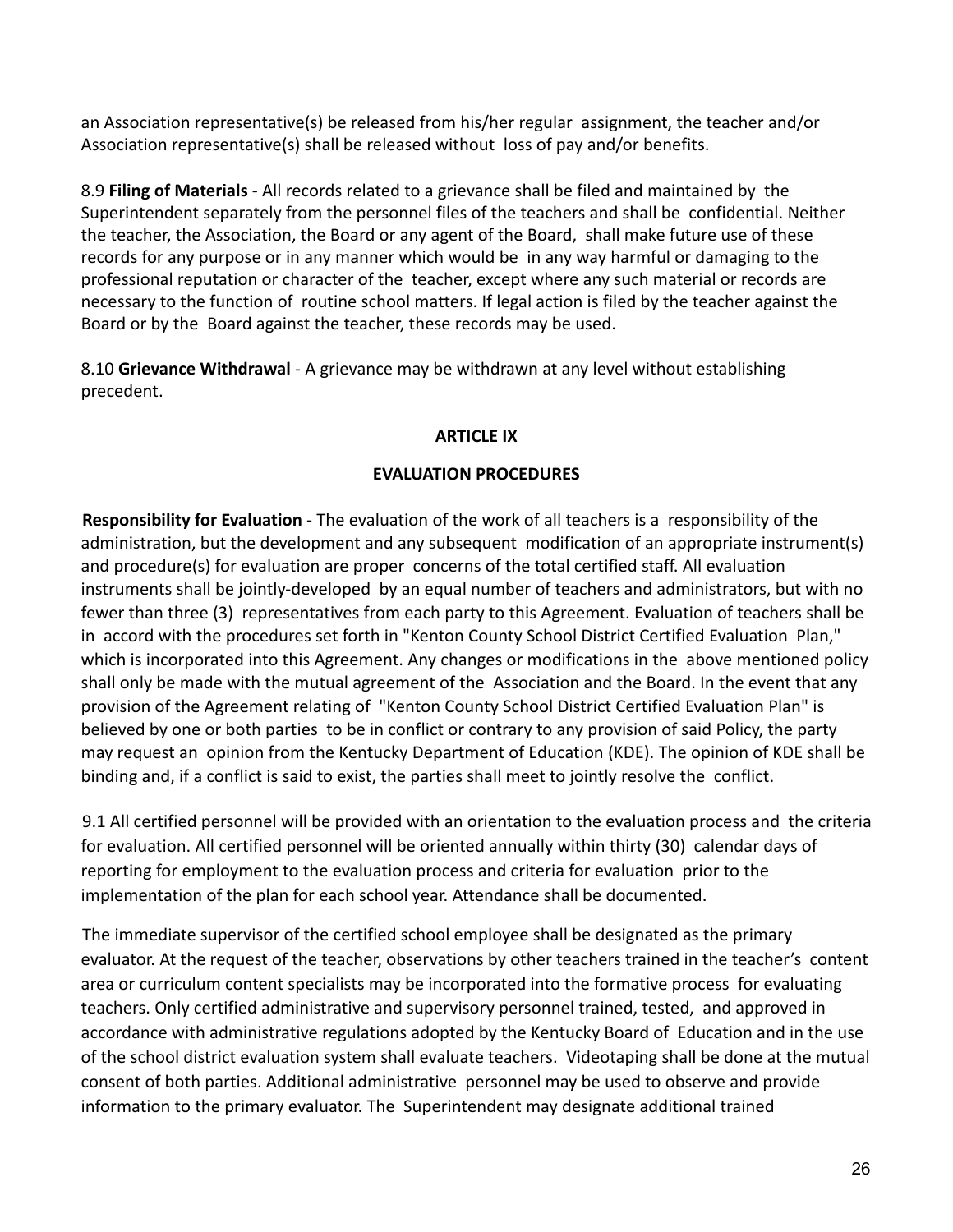administrative personnel to provide evaluations, or to review any evaluation.

9.2 The evaluator shall hold a pre-observation conference with the evaluatee. The pre-observation conference may be through electronic media if it is mutually agreeable with both parties. The evaluator and the evaluatee will discuss the evaluation process at this conference.

9.3 Based on the information from observations and discussions, the evaluator is to rate the evaluatee's performance with respect to the criteria listed on the evaluation instrument.

a. All monitoring or observations of performance of a certified employee shall be conducted openly and with the full knowledge of the teacher or administrator.

b. Evaluation shall include formative conferences between the evaluator and the person evaluated which shall be held within five (5) days following each observation. Formal observations are frequently done for complete lesson analysis, but may pertain to any facet of teaching performance. There shall be at least two (2) formal separate observations, with no single observation lasting less than twenty minutes. Informal conferences and information sharing should take place throughout the formative stage, and during the summative conference. An open and honest dialogue should be established in the formative stage and maintained throughout the entire process. The procedures shall provide for both formative evaluation and summative evaluation and shall include the following elements: The immediate supervisor of the certified school employee shall be designated the primary evaluator. Additional trained administrative personnel may be used to observe and provide information to the primary evaluator. If requested by the teacher, observations by another teacher trained in the teacher's content area or by curriculum content specialists shall be provided. The selection of the third-party observer shall, if possible, be determined through mutual agreement by evaluator and evaluatee. A teacher who exercises this option shall do so, in writing to the evaluator, by no later than February 15 of the academic year in which the summative evaluation occurs. If the evaluator and evaluatee have not agreed upon the selection of the third-party observer within five (5) working days of the teacher's written request, the evaluator shall select the third-party observer.

c. New teachers shall be evaluated by utilizing the district summative instrument for teachers. Additional observations may be warranted.

d. Multiple observations shall be conducted with certified employees whose initial observation results are unsatisfactory.

e. The evaluation system shall include an Individual Professional Growth Plan, whereby the evaluatee is given assistance or enrichment for becoming more proficient. The evaluation system shall include a professional growth plan for all certified personnel below the level of superintendent aligned with specific goals and objectives of the school improvement plan or the district

improvement plan and shall be reviewed annually. The evaluation process developed for the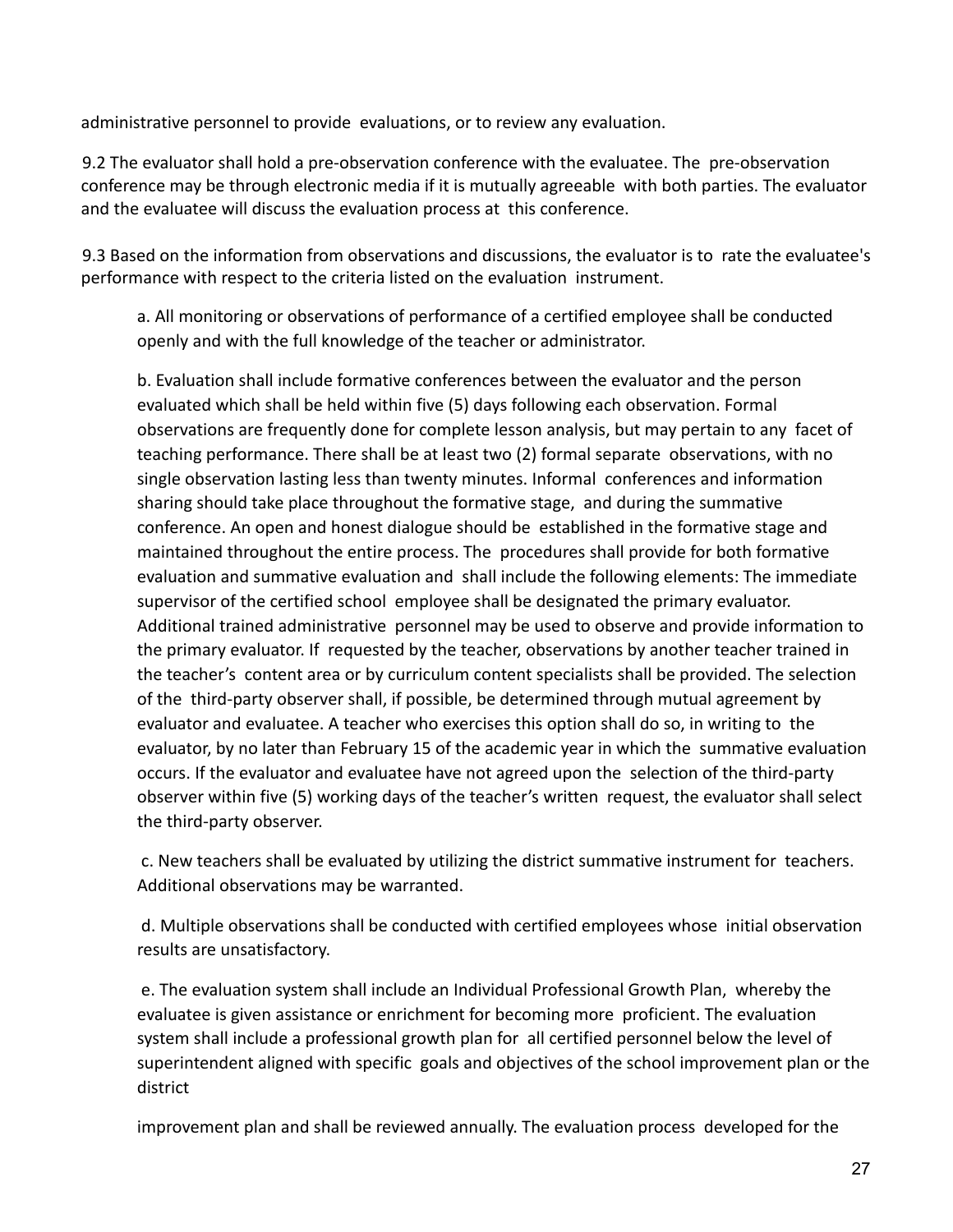local superintendent by the local board of education shall include provisions for assistance for professional growth of the superintendent, pursuant to KRS 156.111.

f. All observations shall include documentation of the information to be used in determining the performance of the evaluatee. Only observation forms developed by the Evaluation Committee shall be used for this documentation.

g. Evaluatees shall be provided an opportunity to include a written response to their evaluations.

h. The evaluation of a certified employee below the level of the district superintendent shall be in writing on approved evaluation forms and become a part of the official personnel record.

9.4 The evaluator and the evaluatee must sign the instrument in the assigned spaces. The evaluatee's signature indicates only that he/she has seen and read the evaluation. The principal must review and initial all summative evaluations that were written by assistant/associate principals.

9.5 In case of an unsatisfactory evaluation, a plan for providing assistance to the evaluatee will be jointly formulated by the evaluator and the evaluatee. A demonstration of teaching techniques may be arranged as per Article 9.10.

9.6 In any case, a specific Individual Professional Growth Plan shall be used as means of performance improvement. Individual Professional Growth Plans may remediate weaknesses and / or provide for enrichment. All certified employees shall develop an Individual Professional Growth Plan on an annual basis that shall be aligned with the school/district consolidated plan and comply with the requirements of 704 KAR 3:345.

9.7 **Teacher Response to Evaluations** - If the teacher feels any written evaluation is incomplete, inaccurate, or unjust, he/she shall put his/her objections in writing and have them attached to the evaluation report to be placed in his/her personnel file within ten (10) school days after the conference described in 9.4. In any case, the teacher shall initial all evaluation reports solely to indicate that he/she has seen and read the evaluation. The teacher**,** principal, and when appropriate, the assistant/associate principal shall sign and date any addendum to the evaluation.

9.8 **Teacher Conferences** - A copy of all written evaluations to be placed in the teacher's central office file shall be given to the teacher. A summative conference shall be held between the teacher and the building principal or assistant/associate principal in accord with the "Board Policy Concerning Evaluation of Certified School Employees." Any evaluation not placed in the teacher's file shall be destroyed within forty (40) school days.

9.9 **New Teacher Evaluation** - Initial conferences with first-year teachers and those teachers new to the system shall be held early in the first semester of the school year in order that teachers who have weak areas in their respective job performance shall have sufficient time to make corrections. Should deficiencies in the performance of a teacher be observed by the evaluator, the teacher shall be provided with specific *written* recommendations for improvement and with appropriate positive support.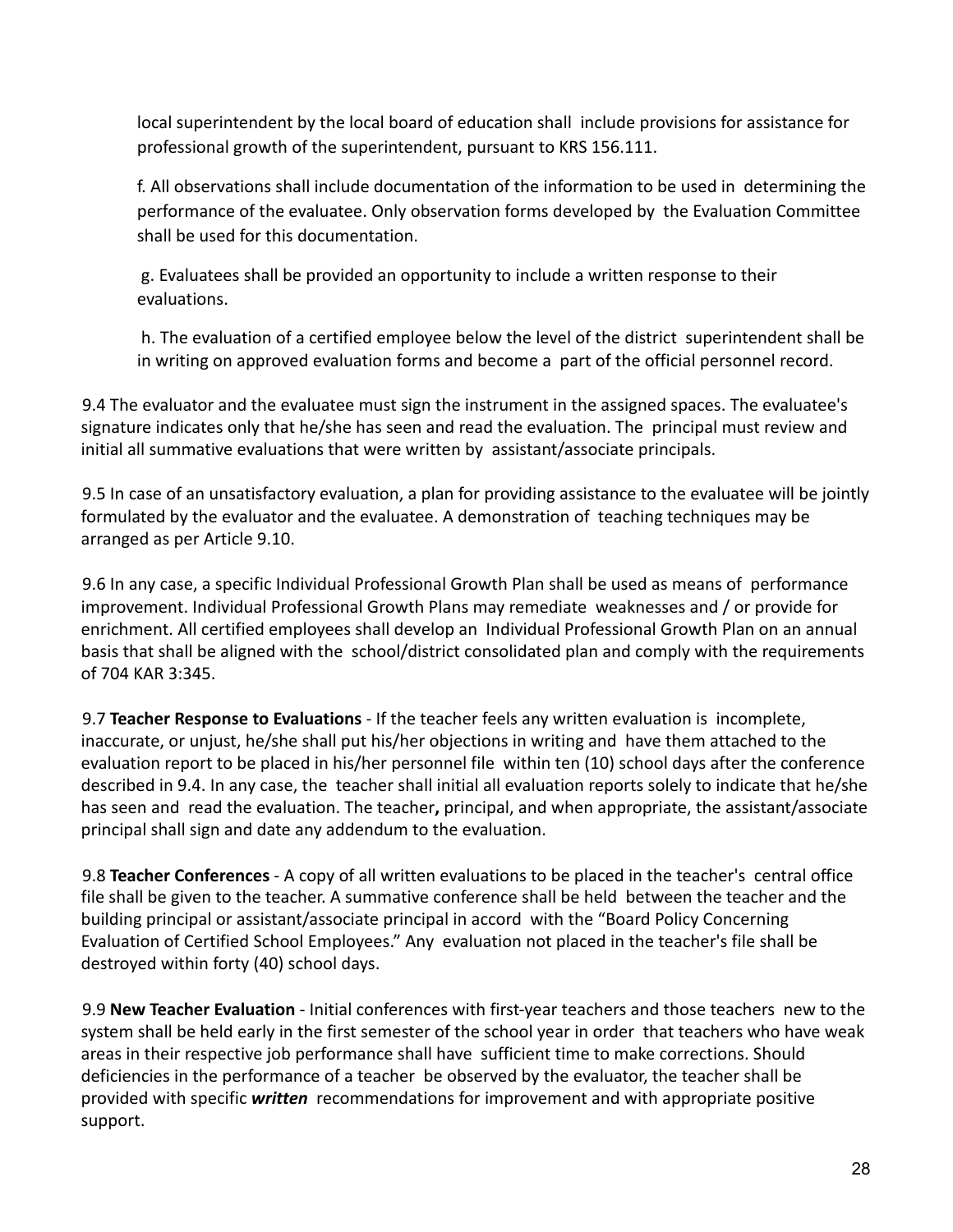9.10 **Demonstration of Teaching Techniques** - If a teacher so requests or an administrator deems appropriate or necessary, an administrator or experienced teacher shall arrange, with the class, a demonstration of proper teaching techniques and/or procedures which the evaluator feels will improve any identified weak areas of the teacher's performance, or shall arrange visitations to permit the teacher to observe successful techniques used by other teachers.

9.11 **Adverse Evaluations** - Failure to meet acceptable standards of performance as set forth in the "Kenton County School District Certified Evaluation Plan" and as demonstrated by performance evaluations may result in employee discipline under provisions of Article XV of this agreement, Employee Discipline.

9.12 **Administrative Feedback by Teachers** -An instrument to provide performance feedback to principals and assistant principals shall be jointly developed by an equal number of teachers and building administrators. The instrument, once developed, shall be distributed to all teaching personnel in accordance with the following schedule: at the end of the administrator's first year, third year, and every third year thereafter. Upon completion of the feedback instrument by teachers, it shall be signed by the teacher and submitted to the Superintendent's office. All unsigned forms shall be discarded. A summary shall be compiled and given to the administrator, the assistant superintendent, and the superintendent.

9.13 **Assistance Plans** - When an evaluator notes an area of concern with an evaluatee, informal assistance and support will be offered and documented. If documentation indicates that the area of concern persists, an assistance plan shall be jointly developed between the evaluator and evaluatee to outline a formalized plan of support.

The Assistance Plan should be viewed as an evolving document to support the performance needs of the teacher and should begin with focus on the most impactful areas of concern. When a teacher has successfully sustained effective performance in an area of concern on an Assistance Plan, the plan should be adjusted to reflect any other impactful areas of concern or marked "Achieved," and that Assistance Plan shall be concluded.

It is expected that Assistance Plans will be addressed in the most expeditious manner possible so that a teacher will have the tools and/or skills to attain a "Developing" level as soon as possible. It is expected that the School Administration shall offer the utmost support and be available to "assist" the teacher and provide the necessary resources in a manner of mutual respect.

# **ARTICLE X**

# **EMPLOYEE NON-RENEWAL OR TERMINATION**

10.1 **Non-Renewal of Contract** - The procedures for termination or non-renewal of contract are spelled out in KRS 161.750, KRS 161.780, KRS 161.790, as well as other appropriate statutes, and these statutes shall take precedence where they may conflict with the following provisions.

10.2 **Reasons for Termination** - The Superintendent shall terminate teachers only for reasons specified in State law. Student scores on standardized achievement tests shall not be used for termination of a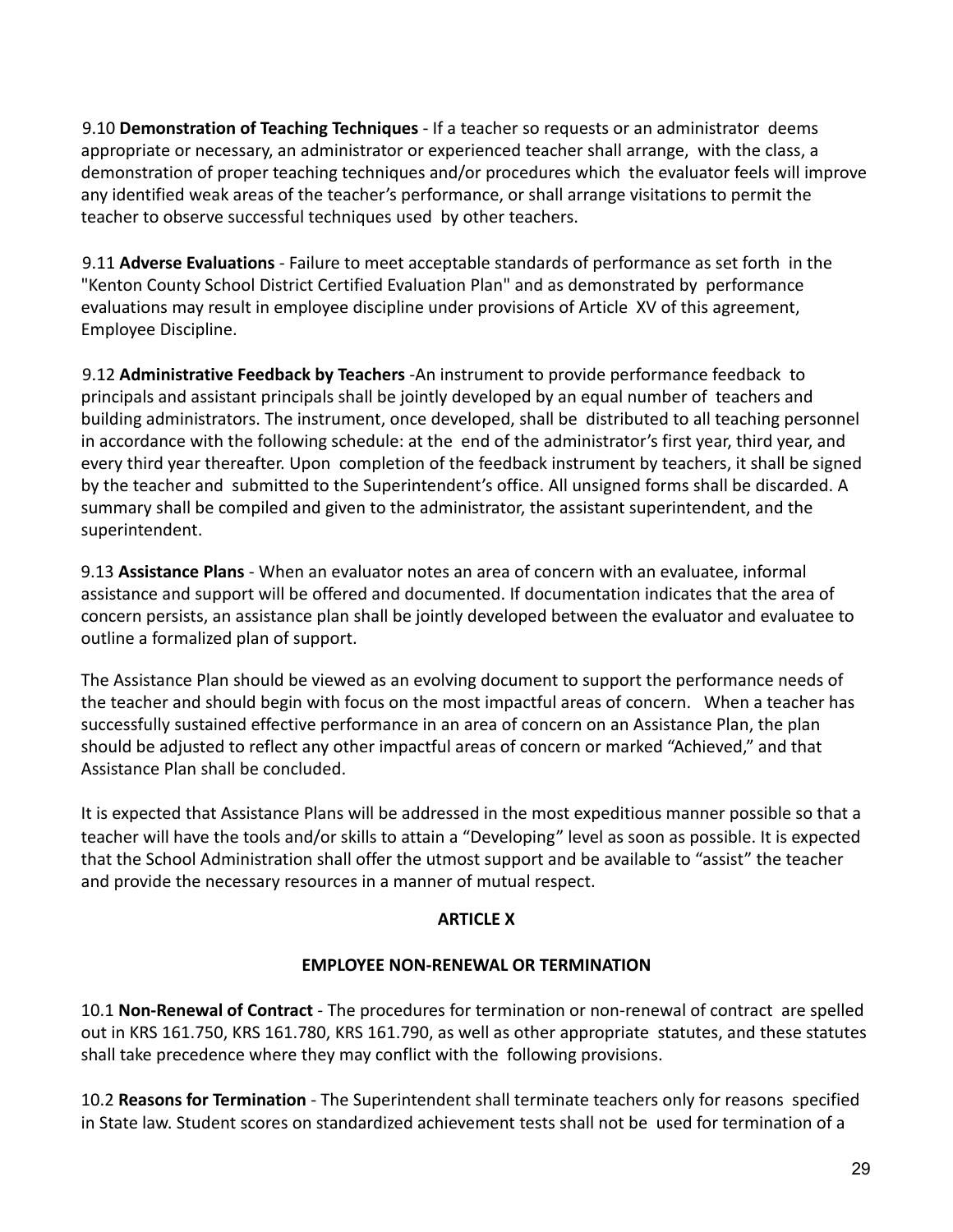teacher. The Superintendent shall not terminate any teacher for reasons relating to the teacher's competence or classroom performance unless personnel have complied fully with applicable statutes, regulations, and provisions of this contract dealing with evaluation and employee discipline.

10.3 **Written Warning** - Teachers shall be given written warning, specifically identifying the behavior(s) which, if not remediated, could be the basis for termination, except where the act of the teacher is such as to warrant immediate suspension or removal.

10.4 **Conference** - Prior to the issuance of a written notice of termination, the Superintendent shall have a conference with the teacher, including therein a review of the teacher's personnel file. If requested by the teacher, an Association representative shall be present at the conference. The Administration has the option of a personal representative at the meeting.

10.5 **Written Charges and Hearing Rights** - No contract shall be terminated except upon notification of the Board by the Superintendent. Prior to notification of the Board, the Superintendent shall furnish the teacher and, at the teacher's request, the Association with a written statement specifying in detail the charge(s) against the teacher.

The teacher may within ten (10) days after receiving the charge(s) notify the chief state school officer and the superintendent of his/her intention to answer the charge(s), and upon failure of a teacher to give notice within the ten (10) days, the dismissal shall be final. Upon receiving the teacher's notice of his/her intention to answer the charge(s), the chief state school office shall appoint a three (3) member tribunal, in accordance with KRS 161.790, to conduct an impartial hearing within the district.

# **ARTICLE XI**

# **EMPLOYEE COMPENSATION AND FRINGE BENEFITS**

11.1 **Full Experience Credit** - The teacher shall be awarded full credit for teaching experience outside of the District, provided that experience meets all criteria set out in Kentucky Revised Statutes and Kentucky Administrative Regulations.

11.2 **School Year - Salary Schedule** - The salary schedule shall be based on a ratified school calendar as negotiated by the Board and the Association. Should the teaching year be reduced for any reason related to (e.g**.** fuel crisis, weather, or other acts of God, etc.) the salary shall not be reduced.

11.3 **Payroll Installments**- Each teacher shall be paid electronically through direct deposit on a basis of twenty- six (26) equal payments.

Paydays shall be every other Friday beginning on the Friday following or coinciding with the tenth (10th) day of the teachers' ratified school calendar and continuing through the school year on every other Friday. Each teacher shall receive their final electronic pay deposits no later than June  $15^{th,*}$ 

\* If, due to unusual circumstances, the teachers' school year is extended beyond June 10, one check shall be withheld from each teacher by the Board of Education until June 22.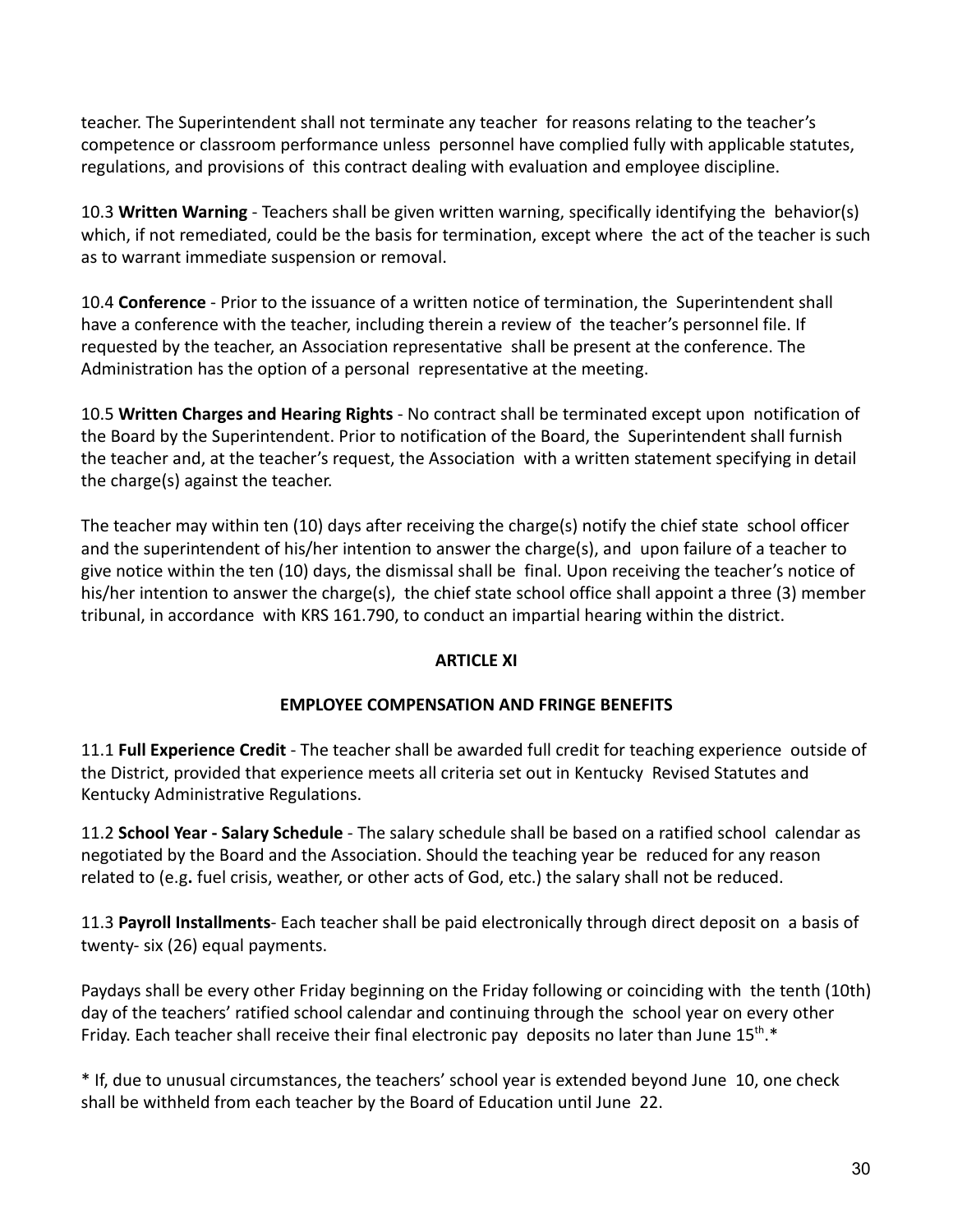Corrections to payroll shall be made promptly after notification and not later than the next payday. The correction(s) shall be made in one lump sum payment if the teacher so desires.

11.4 **Supplemental Jobs - Added to Salary Schedule** - Supplemental jobs are defined as assignments that are in addition to the normal work schedule and/or that exceed the normal workday. These assignments shall be made only with the consent of the teacher.

11.5 **Supplemental Jobs - Payroll Procedures** - Supplemental pay shall be added to the employee paychecks.

11.6 **Supplemental Assignments** - Any supplemental assignment outside the regular school day shall be voluntary on the part of the teacher. Should a teacher refuse to volunteer for any supplemental assignment, no retaliation will follow.

11.7 **Supplemental Assignment Vacancies** - Any supplemental assignment shall be advertised in the school. Any teacher May apply for said vacancy. No vacancy shall be filled in less than ten (10) calendar days after being advertised.

11.8 **Rotation of Extra Duties** - Extra service teaching assignments such as, but not limited to, adult education, ESS, Saturday School, and summer school shall be assigned on a rotating basis to those teachers who volunteer to contract for such services in an attempt to implement an equitable plan for participation. This does not apply to any positions on the supplemental salary schedule. (left out of previous contract)

11.9 **Admittance to School Activities** - All teachers shall be admitted at no cost to all Kenton County School events, with the exception of those events not sponsored exclusively by the Kenton County Schools and those events for which only reserved seats are sold. Upon request, a lifetime pass shall be provided to all retirees.

11.10 **Sick Leave - Retirement** - A teacher, upon retirement, shall receive compensation for unused sick leave in accordance with TRS procedures at a rate of 30%.

This amount, less applicable deductions, shall be paid to the teacher in a lump sum payment at the time all checks are available, but no later than July 1. This settlement shall be added to the last annual salary of the teacher and so reported to the Retirement Board.

# **ARTICLE XII**

# **EMERGENCY SCHOOL CLOSING**

12.1 **Notification Procedure** - When an emergency confronts the schools, notification of the closing of school shall be released for broadcast over all available media outlets as soon as possible.

12.2 **School Closing - Leave Days** - When the school and school offices are officially closed by the Superintendent, no leave days previously arranged by a teacher shall be deducted for such days.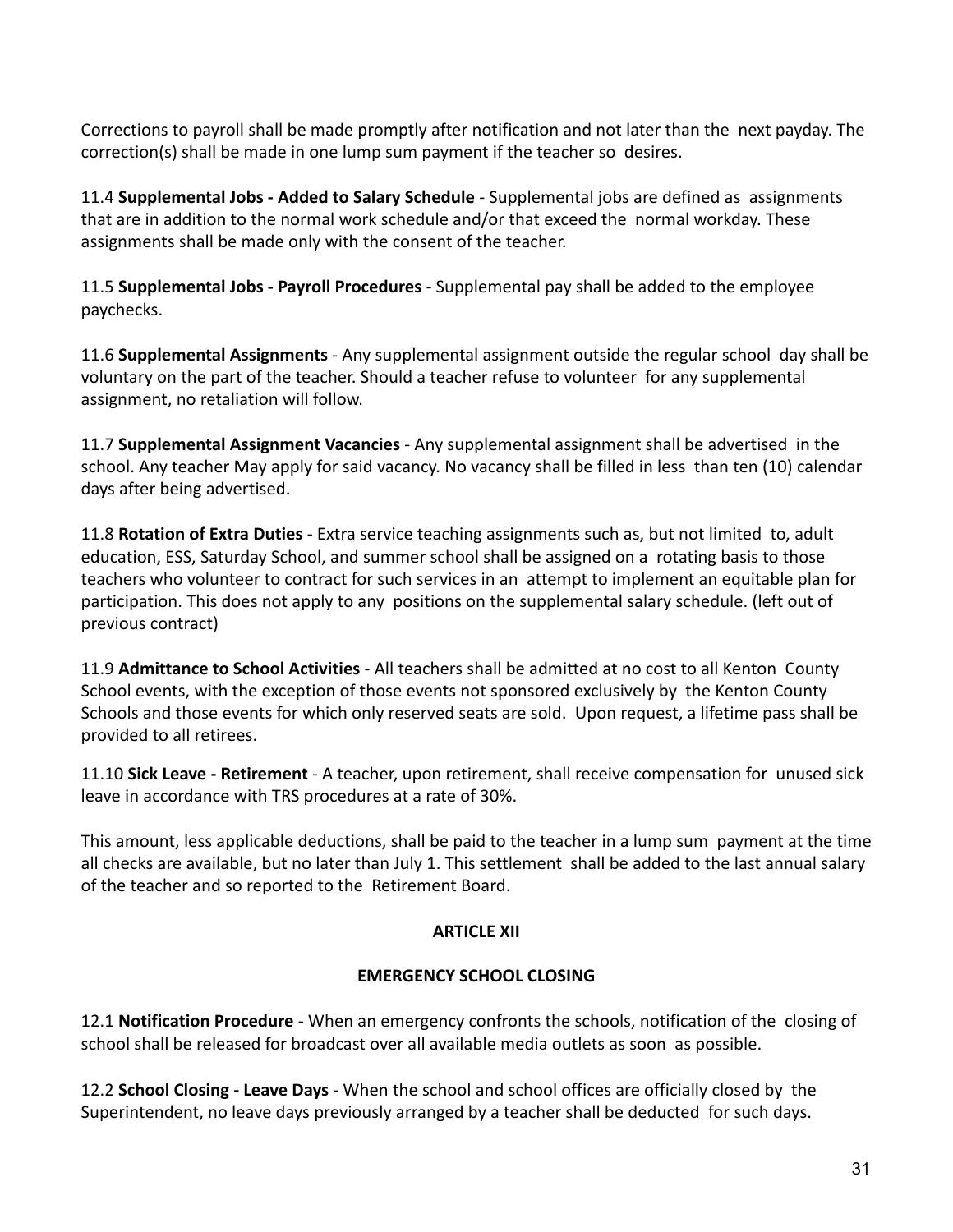12.3 **Inclement Weather - Reporting for Work** - Teachers are expected to report for work at their worksite during inclement weather, unless schools are officially closed or declared a Non-Traditional Instructional Day (NTI) by the Superintendent. Teachers who are unable to report at their worksite because of inclement weather shall notify their immediate supervisor or principal of their inability to report and will make every effort to report as soon as possible after the weather conditions have abated. Upon announcement of a delay in the start of school due to inclement weather or emergency, teachers shall not have to report at the regular time.

Should a teacher be unable to report to their worksite for the entire day, said teacher may apply in writing to the Superintendent or his designee for emergency leave under provisions of Article VI. In the event the request for emergency leave is not granted, the teacher will be charged for the use of one (1) personal day. If a teacher has no personal days to his/her credit, the loss of one (1) day's pay shall result.

12.4 **Bomb Threat - Procedure** - In all cases, when a school official is notified of a bomb threat, the principal of the school shall decide on the appropriate course of action. No teacher shall be required or be asked to search for the bomb.

12. 5 **Change of the School Day** - The first five (5) hours of reductions in the length of the day by delay or early dismissal need not be made up. Additional time beyond the five (5) hours shall be negotiated between the Association and the Board of Education's negotiation team, then documented by a Memorandum of Understanding.

# **ARTICLE XIII**

# **PROFESSIONAL DEVELOPMENT TRAINING**

13.1 **Professional Development Committee** - A professional development district plan may be written by a committee comprised of four (4) Association selected teachers, three (3) administrators and the Superintendent or designee. Every effort shall be made to represent elementary, middle, and high schools. School professional development committees shall write the specific plans for each building within the guidelines of the district's plan.

The committee shall establish the procedural guidelines for implementation of the district's plan as required by the state regulation [KRS 156.095].

13.2 **Notice of Dates** - The Principal shall notify the teachers in writing by the close of the school year of the next school year's schedule for the school based professional development opportunities as determined by the SBDM Council. Every effort shall be made to adhere to the Flexible schedule.

13.3 **Sick Leave or Personal Leave on Professional Development Day** - A teacher may take sick or personal leave on any day of the school year as per KRS 161.155. If a teacher takes sick or personal leave on a day or partial day designated as a professional development, the teacher shall report the absence as "no sub required." It shall be the teacher's option to make up the professional development time by completing the hours according to the requirements in KRS 158.070 or to be docked sick or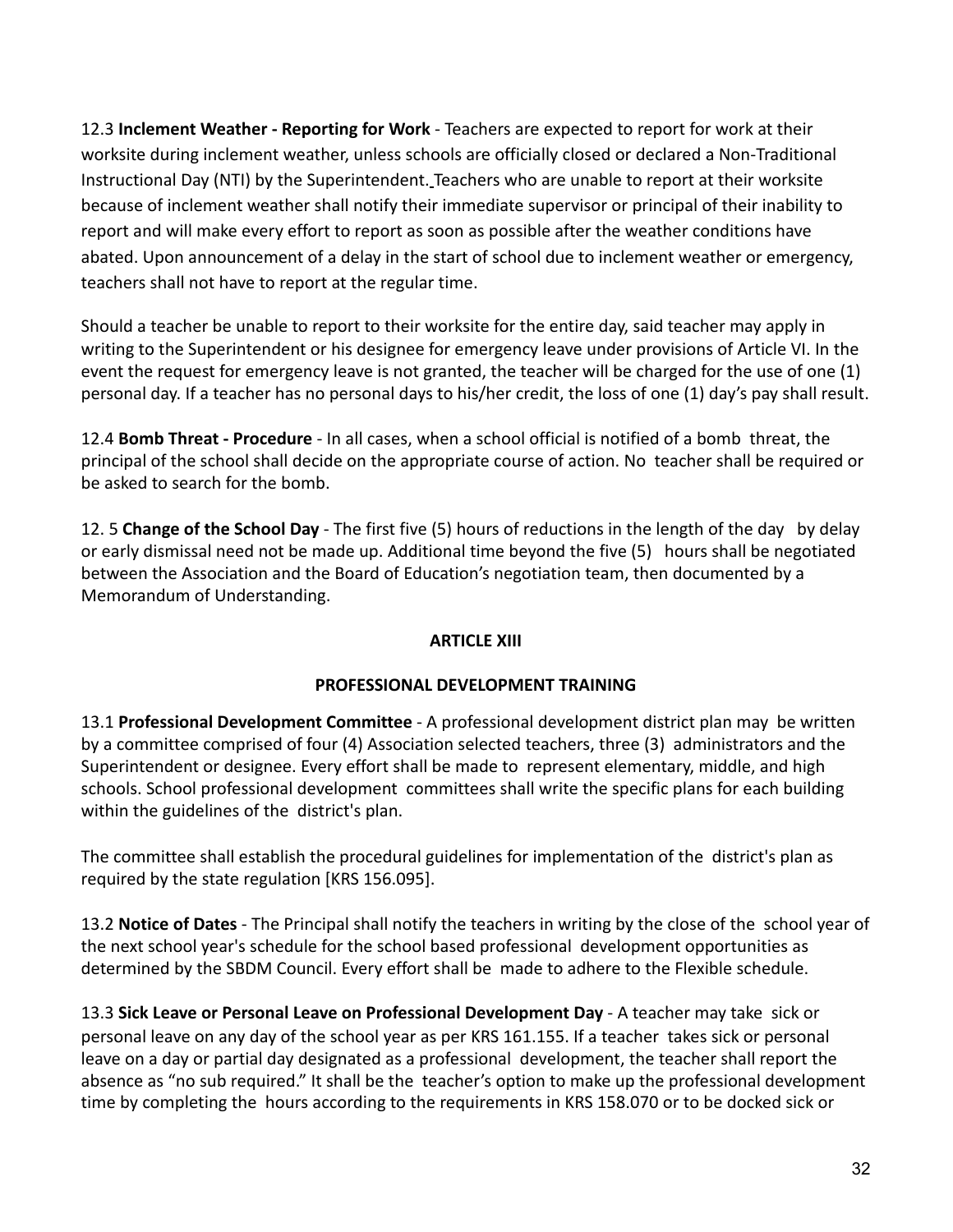personal leave.

# 13.4 **Deadline for Completion of Professional Development Hours** -

Professional development must be completed two weeks prior to the close of school. After this date, if the professional development hours have not been completed, the teacher shall be docked sick leave or personal leave if notice was given. The teacher shall be docked salary if no notice was given, or if the teacher has no remaining sick or personal leave.

# **ARTICLE XIV**

# **REDUCTION OF TEACHING STAFF**

14.1 **Reduction Order** - If it becomes necessary to reduce the teaching staff, the Superintendent shall release teachers in the following order:

A. Non-tenured teachers. The following criteria shall be used in rank order to determine whom to release.

(1) Job Performance

(2) Versatility of the Teacher

(3) Longevity in the District

B. Tenured teachers, based on district seniority and certification.

14.2 **Right of Restoration** - Before a vacant teaching position can be filled by new applicants, teachers on continuing contracts that were released shall have the right of restoration based on district seniority and certification.

Non-tenured teachers who have been released shall be given preferential consideration for re-employment.

14.3 **Seniority Status Notification** - In the event a reduction in teaching staff is necessary, the central office shall provide the teachers in the areas affected and the Association, if requested, with a list showing the seniority of each teacher (see Article 7.1).

14.4 **Continuation of Fringe Benefits** - While the employment contract is suspended, the teacher shall have the option to remain an active participant in all Board and state paid fringe benefit programs paying only the usual rates to the extent they are available from the carriers. It is understood that the teacher must be eligible for participation.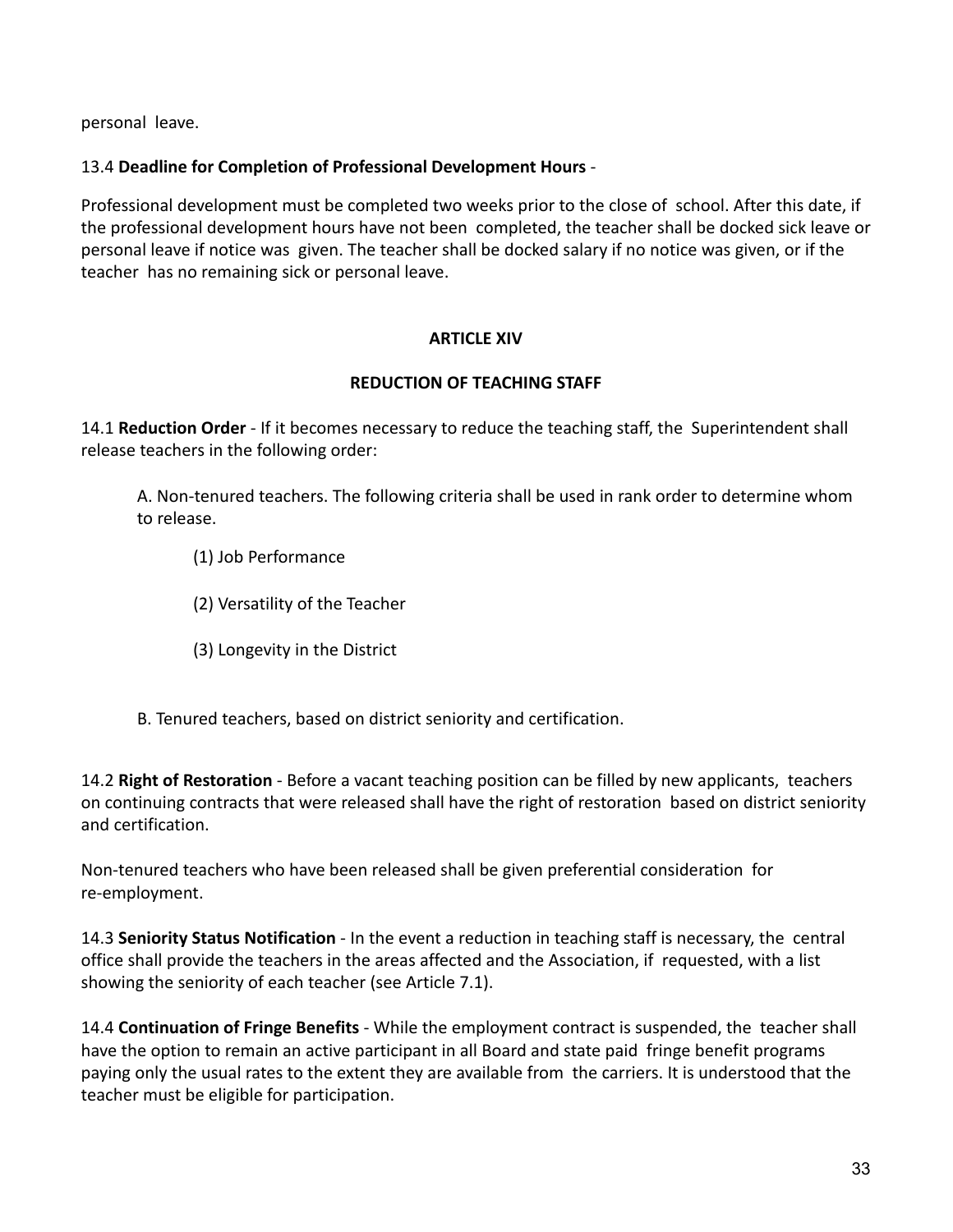14.5 **Preference in Substitute Teaching** - During a reduction in teaching staff, all teachers whose contracts are suspended may apply for employment as substitute teachers and shall be given preference before other substitute teacher applicants are employed.

14.6 **Restoration of Primary Benefits** - Upon return to active employment following suspension of the employment contract, the teacher shall be credited with all unused accumulated sick leave and shall be placed in the proper rank and step of the current salary schedule and shall not be penalized the time lost due to suspension of the employment contract, subject to the provisions of 702 KAR 3:070.

### **ARTICLE XV**

### **EMPLOYEE DISCIPLINE**

15.1 **Just Cause** - No employee covered under the terms of this Agreement shall be disciplined, reduced in compensation, suspended for disciplinary reasons, terminated, or adversely evaluated without just cause.

15.2 **Progressive Discipline** - Discipline shall be progressive. "Progressive discipline" as used here shall mean a graduated use of increasingly more severe forms of discipline in response to each successive infraction. Every offense or deficiency does not mandate that a disciplinary action start with step one and proceed through a series of required steps until every action has been taken in a prescribed order. The facts and circumstances of each individual case shall determine proper and appropriate disciplinary action as long as the action taken is consistent with this article. Gravity of the offense shall determine the initial step and subsequent steps, if any, in the discipline process.

15.3 **Forms of Discipline** - Authorized forms of discipline are:

- a. Letter of Concern
- b. Sealed Private Reprimand\*
- c. Public Reprimand\*\*
- d. Suspension, with or without pay.\*\*
- e. Termination.\*\*

*\* Issued by Superintendent*

*\*\* Issued by Superintendent and reported to the Board of Education*

15.4 **Information Basis** - All information forming the basis for disciplinary action shall be made available to the employee.

15.5 **Employee Rights** - Any employee who is to be disciplined through suspension or termination of employment shall have the right to a meeting with the Superintendent or his/her designee. A representative of the Association shall be present when requested by the employee. Any employee who is to be disciplined shall have the right to a meeting with the person issuing the discipline.

Employees disciplined under this Article may, at their option, utilize the grievance procedure and/or the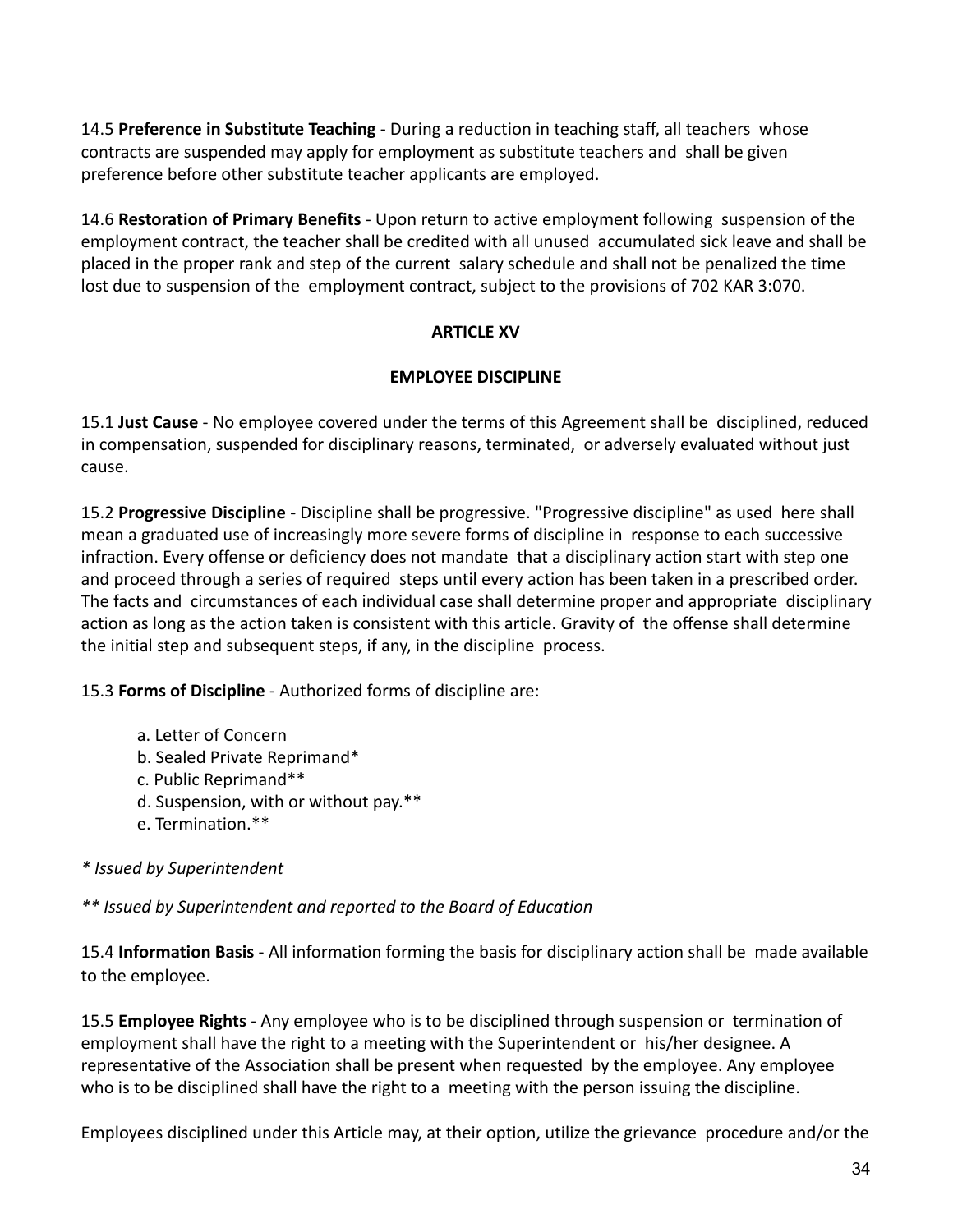appropriate statutory procedures.

# **ARTICLE XVI**

# **EFFECT OF AGREEMENT**

16.1 **Complete Understanding** - The terms and conditions set forth in this Agreement represent the full and complete understanding between both parties. The terms and conditions may be modified only through the written mutual consent of both parties or statutory changes.

16.2 **Compliance** - The Association agrees to comply with the regulations of the Board. The Board agrees to take such action as is necessary to give full force and effect to the provisions of this Agreement. This Agreement shall be incorporated into Board policy. It is the intent of both parties that the terms and conditions of this Agreement not be changed or amended during the life of this Agreement except by mutual consent in writing of both parties unless statutory changes necessitate a change.

16.3 **Terms and Conditions** - The terms and conditions of this Agreement, and the Appendices attached thereto, have been decided by Professional Negotiations. It is the intent of both parties that the terms and conditions of this Agreement shall not be changed or amended during the life of this Agreement except by mutual consent of both parties unless statutory changes necessitate a change. The Base Salary Schedule and School Calendar shall be renegotiated annually.

16.4 **Savings Clause** - Should any article, sections, or clause of this Agreement be declared illegal by a court of competent jurisdiction or be in contradiction to statutory law, then that article, section, or clause shall be void to the extent that it violates the law. The remaining articles, sections, and clauses shall remain in full force and effect, unless rendered ineffective by reason of some other provision being illegal.

16.5 **Effect of Legislation** - In the event that legislation is passed in the State of Kentucky during the term of this Agreement requiring the Board of Education to negotiate on items other than those set forth in Article IV, either party to this Agreement may notify the other party in writing of its desire to negotiate on any or all of the additional items, and negotiations shall begin within fifteen (15) calendar days. If the agreement is not reached within sixty (60) calendar days following such notification, or a longer period mutually agreed upon by the parties, the procedure as set forth in Article IV, Negotiations Procedure, will be followed.

16.6 **Inclusions** - The parties agree that applicable Kentucky statutory and case law and the Constitutions of the United States and the State of Kentucky are hereby incorporated into this Agreement.

16.7 **Term** - This agreement will be in effect as of [Date of Board Approval]**.** It is understood that those economic provisions which the parties agreed to apply retroactively shall be so applied, while all other provisions of this agreement shall become effective upon approval of the agreement by the Board. This agreement will remain in full force and effect until June 30, 2026, except for the salary schedule and the